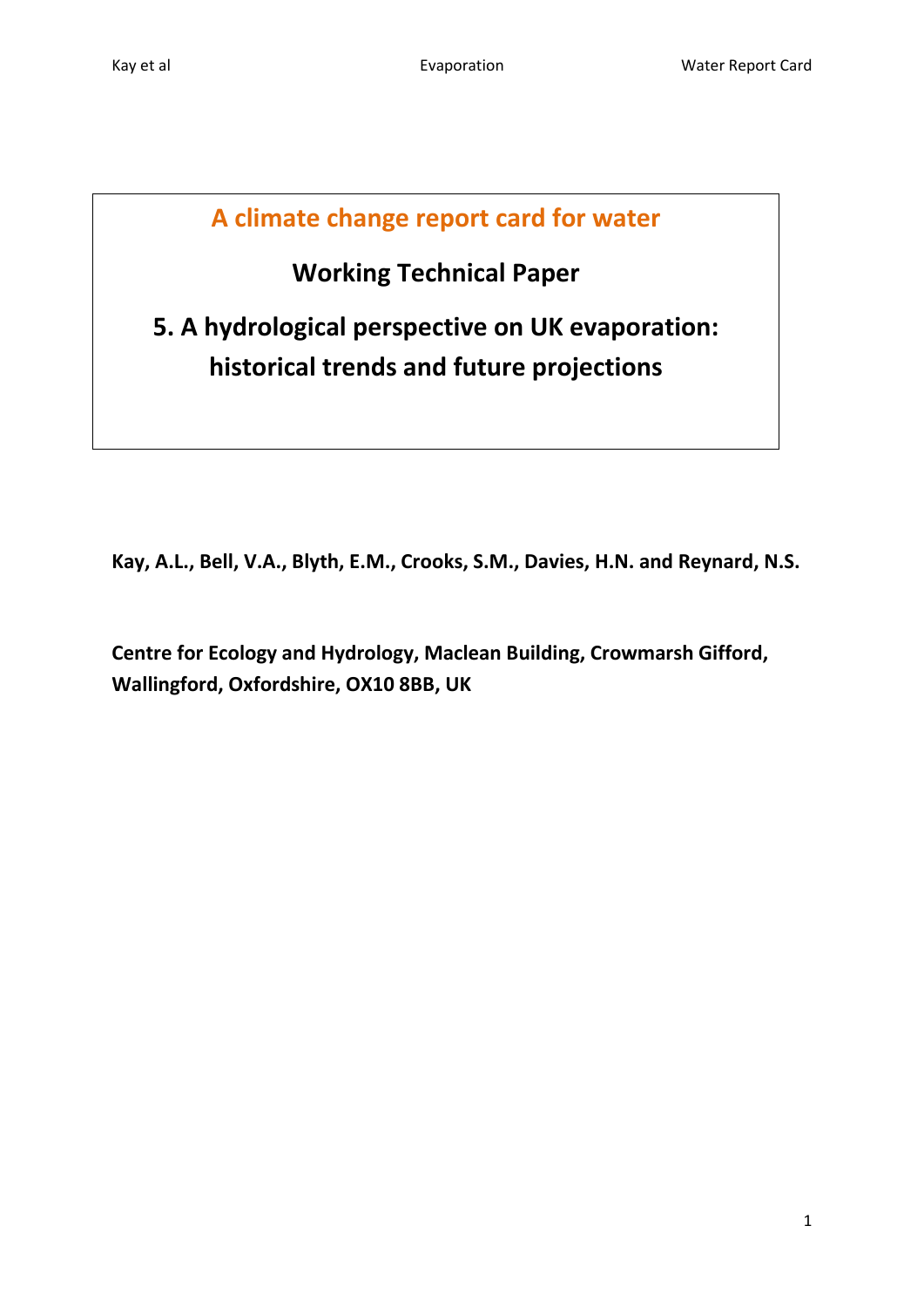# **Summary**

- Evaporation is an important component of the hydrological cycle. This document presents a review of historical trends and future projections for evaporation in the UK, from a hydrological perspective.
- Potential evaporation (PE) is generally considered to represent the amount of water that would be lost to the atmosphere if there were no limits to supply. Actual evaporation (AE) can be estimated as a fraction of PE dependent on soil wetness.
- There are many formulae for estimating PE from meteorological data, of varying complexity, from simple empirical formulae to data-intensive physically-based formulae (like Penman-Monteith).
- PE is usually required, along with rainfall, as an input for hydrological modelling. MORECS PE, based on Penman-Monteith, is often used in the UK.
- PE accuracy is generally considered less important than rainfall accuracy for hydrological model performance, as PE is less spatially and temporally variable than rainfall and has a well-defined seasonal pattern.
- There is relatively little information on historical trends in AE or PE in the UK, or indeed globally. The few UK studies generally indicate increases in PE, and one recent study has shown an increase in national average AE.
- There is little consensus on the best formulae to derive future PE projections from climate model data. The choice is further complicated when considering possible changes in plant behaviour under higher  $CO<sub>2</sub>$  concentrations.
- Most studies presenting future PE projections for the UK indicate increases in annual PE totals, although some studies suggest small decreases in PE for one or two months of the year.
- The approach used to estimate PE could be particularly important in regions where precipitation and PE are in close balance with each other, but PE uncertainty could be less important than climate model uncertainty for hydrological impacts.
- Further investigation is needed into which PE formulae are likely to be more (or less) reliable when applied with climate model data, and into the feedbacks between climate change and plant transpiration, plant growth and land-cover.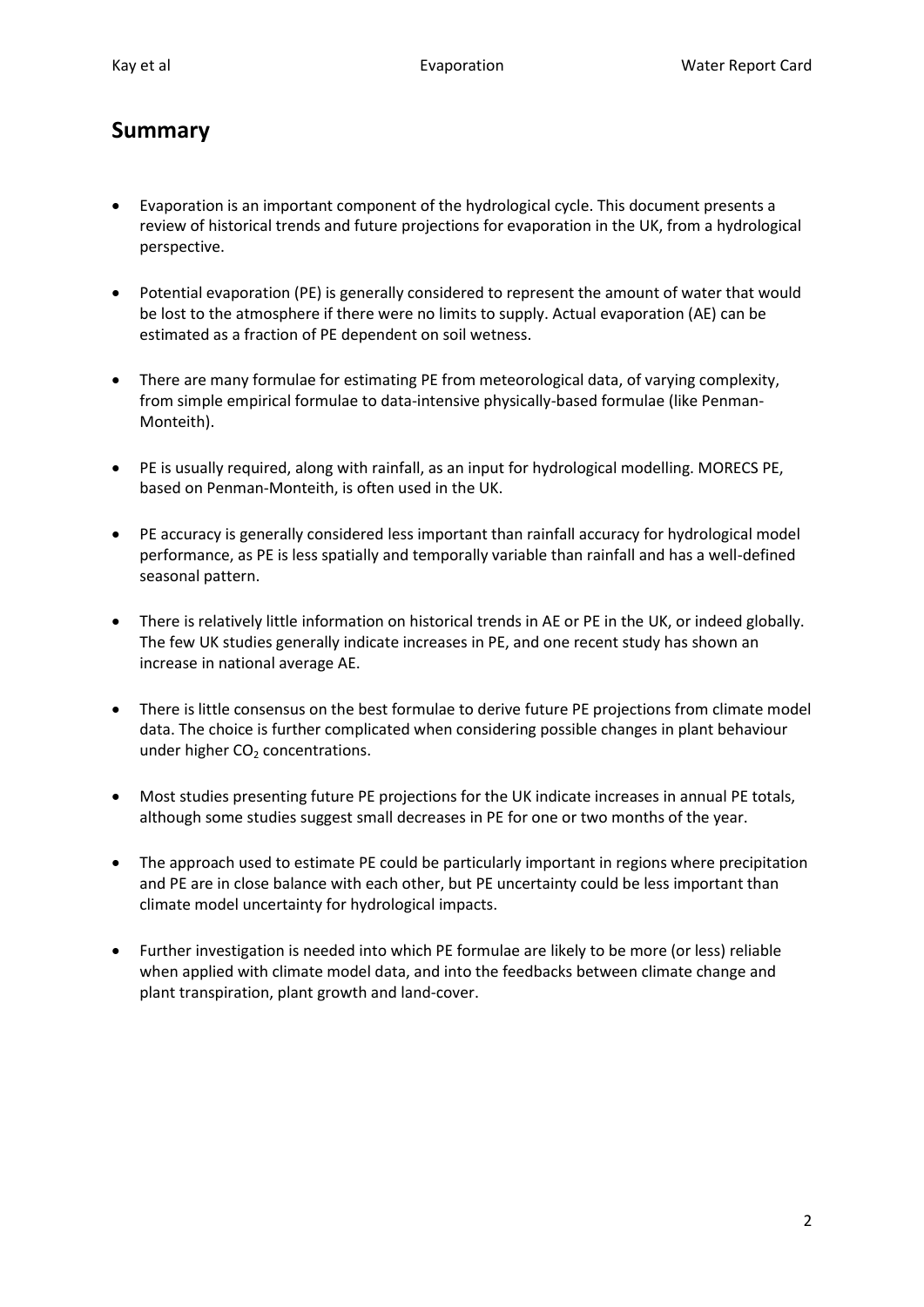### **Introduction**

Evaporation is an important component of the hydrological cycle, as it transfers water from the land surface to the atmosphere. The term evaporation, or its more expansive name "evapotranspiration" can encompass the transfer via both evaporation and transpiration; the former is the loss of water lying on a surface (e.g. lake, soil, plant leaf), while the latter is the loss of water via plants, through the stomata in their leaves. While there is considerable and ongoing debate in the scientific literature as to the preferred terminology (summarised by Lhomme 1997 and Cain et al. 1998), the quantities potential evaporation (PE) or potential evapotranspiration (PET) are generally considered to represent the amount of water that would be lost to the atmosphere if there were no limits to supply (that is, when soil moisture is at or near field capacity; Federer et al. 1996). Actual evapotranspiration (AE or AET) can therefore be estimated as a fraction of PE dependent on soil wetness, as it can be less than PE if the soil is dry, but cannot usually be greater than PE. Evapotranspiration is difficult to measure directly, although several techniques attempt to measure AE. Some of the complexities of measuring and modelling evaporation are described by Shuttleworth (2007).

Four meteorological variables influence PE; radiation (or sunshine), temperature, humidity (or vapour pressure) and wind speed. Further variables influence the transpiration component; plant height, rooting depth, leaf area and vegetation roughness. Thus PE varies for different plant types, but cannot be accurately estimated for mixed plant communities as the relevant parameters are difficult to measure. To simplify matters, the concept of the 'reference crop' was introduced, with average crop parameters provided for the estimation of reference PE. The reference crop is often taken as short grass (Pereira et al. 1999).

Many formulae have been developed for estimating PE, some for particular reference crops and some where crop parameters can be specified. The simplest, empirical formulae involve a single meteorological variable (e.g. the temperature-based formulations of Thornthwaite (1948) and Oudin et al. (2005a)), while the most complex and physically-based PE formulae involve all four meteorological variables (e.g. Penman-Monteith; Monteith 1965), with a range in between (e.g. the Blaney-Criddle method involving temperature and sunshine (Blaney and Criddle 1950) or the Priestley-Taylor method involving temperature and radiation (Priestley and Taylor 1972)). Oudin et al. (2005a) provide a useful summary of 17 variations found in the literature. Penman-Monteith is the method recommended by the United Nations Food and Agricultural Organisation (FAO) for deriving grass reference PE (Pereira et al. 1999), and is used by the UK Climate Projections 09 (UKCP09) weather generator (Jones et al. 2009). The UK Met Office Rainfall and Evaporation Calculation System (MORECS; Thompson et al. 1981, Hough et al. 1996) is based on a modified version of the Penman-Monteith formulation of PE, as is the more recent Met Office Surface Exchange Scheme (MOSES; Cox et al. 1998).

PE estimates are of interest in themselves but, more importantly from the hydrological perspective, they are a required input for hydrological modelling of river flows, floods, droughts etc., alongside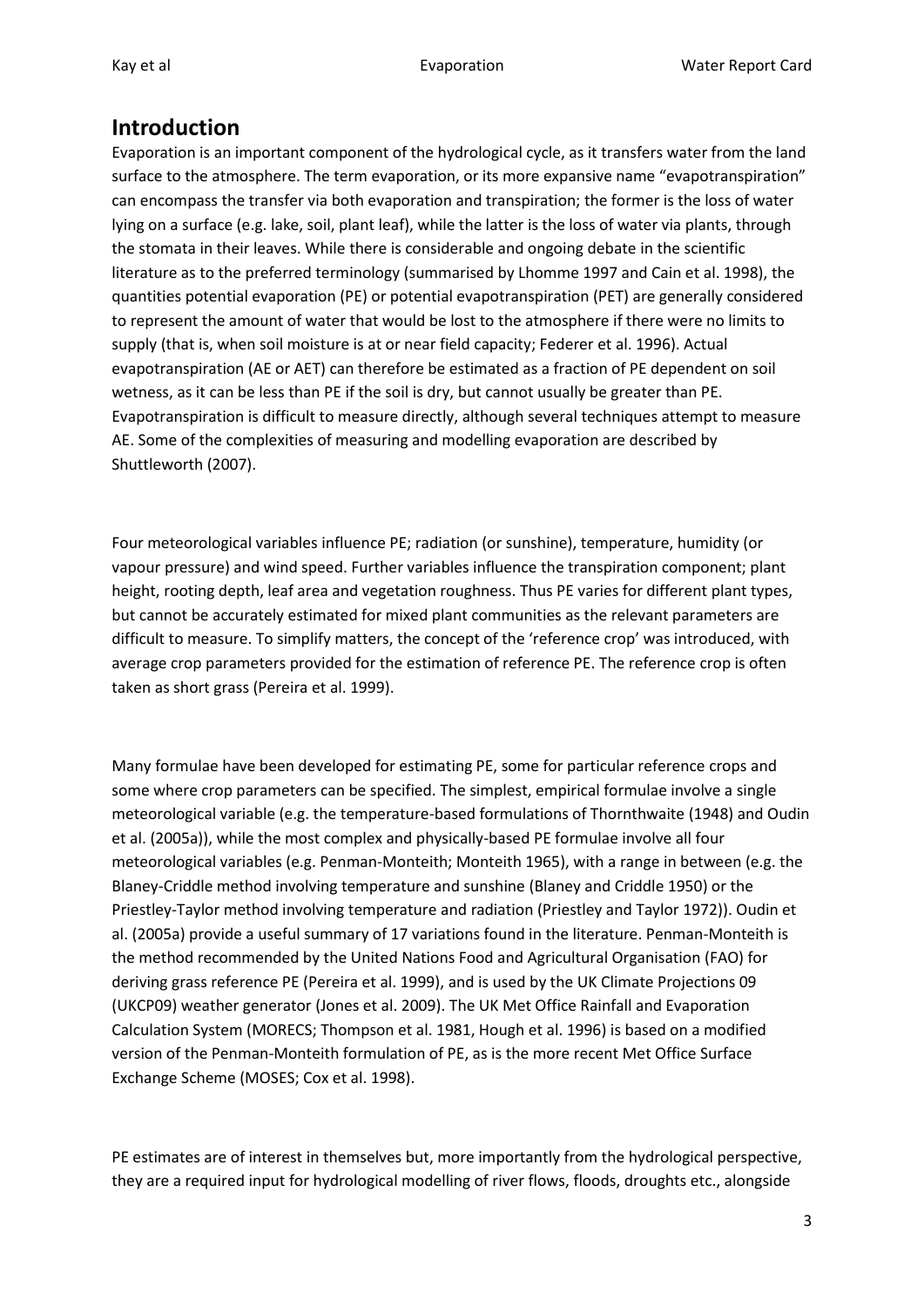rainfall. Changes in PE, either historical or future, could contribute to changes in hydrological indices like mean monthly river flows, both on their own and in combination with changes in rainfall, so have to be taken into account. Although we focus here on the hydrological perspective, PE and AE are of interest in other areas (e.g. agriculture and ecology; Fisher et al. 2011), and many of the same issues will apply.

This paper begins by providing some background on estimates of AE and PE in the UK, the influence of PE in hydrological modelling, and the ways in which environmental change can affect PE (Section 2). A review of historical trends in evapotranspiration in the UK is then presented, in the context of global changes (Section 3). Future projections of PE are then reviewed, along with the possible consequences of uncertainty in PE changes for modelling the hydrological impacts of climate change (Section 4). An assessment of the confidence in the direction of historical trends and future projections for evaporation in the UK is then presented (Section 5). Finally, Section 6 presents a discussion and conclusions.

## **Background**

#### *Measuring and modelling AE*

There are several techniques that measure AE. Comprehensive reviews of evaporation measurement methods are provided by Verhoef and Campbell (2005), Shutov et al. (2006), Burt et al. (2005) and Shuttleworth (2007), covering Bowen ratio techniques, Eddy Covariance (EC), Lysimeters and the new remote method of Large Aperture Scintillometers (LAS). A less direct method to estimate AE is by calculating the difference between catchment rainfall and runoff, however this estimate of 'losses' includes AE together with other catchment losses like abstractions, as well as possible catchment imports like groundwater inflows. Where imports and exports of water from the catchment are minimal and the surface and groundwater catchment areas are sufficiently similar, the average catchment losses provide a reasonable assessment of the mean AE across the catchment. The UK National River Flow Archive provides estimates of Mean Annual Loss for most of its catchments, calculated as mean annual rainfall minus mean annual runoff. More complex catchment water balance methods can include changes in water storage in the catchment (Senay et al. 2011).

Recently there have been attempts to measure evaporation using Earth Observation (EO) products (e.g. Miralles et al. 2011). This method uses a simple sub-model fed by a variety of satellite data to calculate interception, soil surface evaporation and transpiration. The Priestley-Taylor formula is used to calculate PE and then uses a soil-moisture accounting model to limit the soil-surface evaporation, with factors based on the aridity and the land-type. It calculates the interception loss independently using the Gash (1979) model of interception.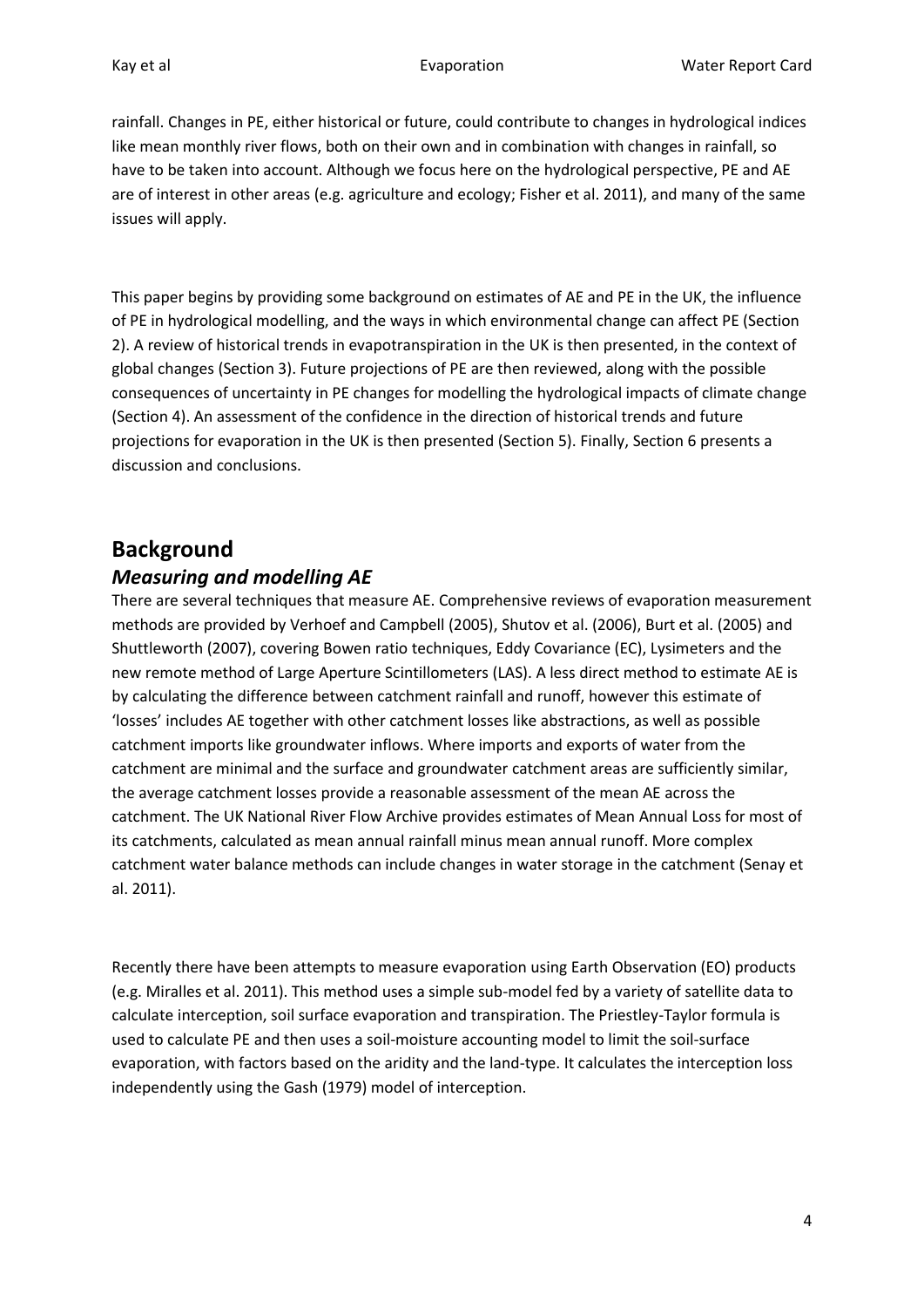There are essentially two types of models that aspire to model AE; hydrological models and landsurface models. Hydrological models need to estimate the proportion of rainfall lost from the landsurface via evaporation in order to estimate runoff and river flow. Land-surface models additionally require the estimate of evaporation in order to provide an essential boundary condition for a meteorological model. Both types of model run on a sub-daily (typically 1 hour or less) time-step, although some hydrological models run at longer (e.g. daily) time-steps. Typically, hydrological models determine PE by using meteorological data as input to one of several available estimation schemes, and AE is a fraction of PE dependent upon soil moisture, modelled continuously using a water-accounting scheme. A leading example of this is the PDM (Moore 2007). For a land-surface model, there is a need to obtain a full energy balance (radiation and heat) and carbon balance at the same time as the water balance, which means there can be less emphasis on modelling particular processes (such as PE) in isolation. Such models tend to be more complex as a result, and explicitly involve vegetation processes such as photosynthesis responses to atmospheric carbon dioxide. The wide range of physical processes included in the scheme requires estimation of a considerable number of model parameters, many of whose values can only be approximated at certain scales of application. A leading example of a land-surface model is JULES: the Joint UK Land Environment Simulator (Best et al. 2011), which has been benchmarked against EC data from around the world (Blyth et al. 2010).

A comparison of the two types of model and their performance at the global scale was made in WaterMIP (Water Model Inter-comparison Project; Haddeland et al. 2011). No such comparison has been made for the UK, however both types of model are used in the UK and a comparison would be possible.

#### *Penman-Monteith PE, MORECS and MOSES*

The Penman-Monteith formulation for short grass PE (Monteith 1965) is given by:

$$
PE_{PM} = \frac{1}{\lambda \rho_w} \frac{\Delta(R_n - G) + \rho_a c_p (e_a - e_d) / r_a}{\Delta + \gamma (1 + r_c / r_a)}
$$

where

*λ* is the latent heat flux (J/kg),

- $\rho_{\sf w}$  is the density of water (kg/m<sup>3</sup>),
- $\rho_a$  is the density of air (kg/m<sup>3</sup>),
- $c_p$  is the specific heat of air (J/kg/ $\rm ^oC$ )
- *γ* is the psychrometric constant (kPa/<sup>o</sup>C),
- $R_n$  is the net solar radiation (J/m<sup>2</sup>/s),
- *G* is the soil heat flux  $(J/m^2/s)$ ,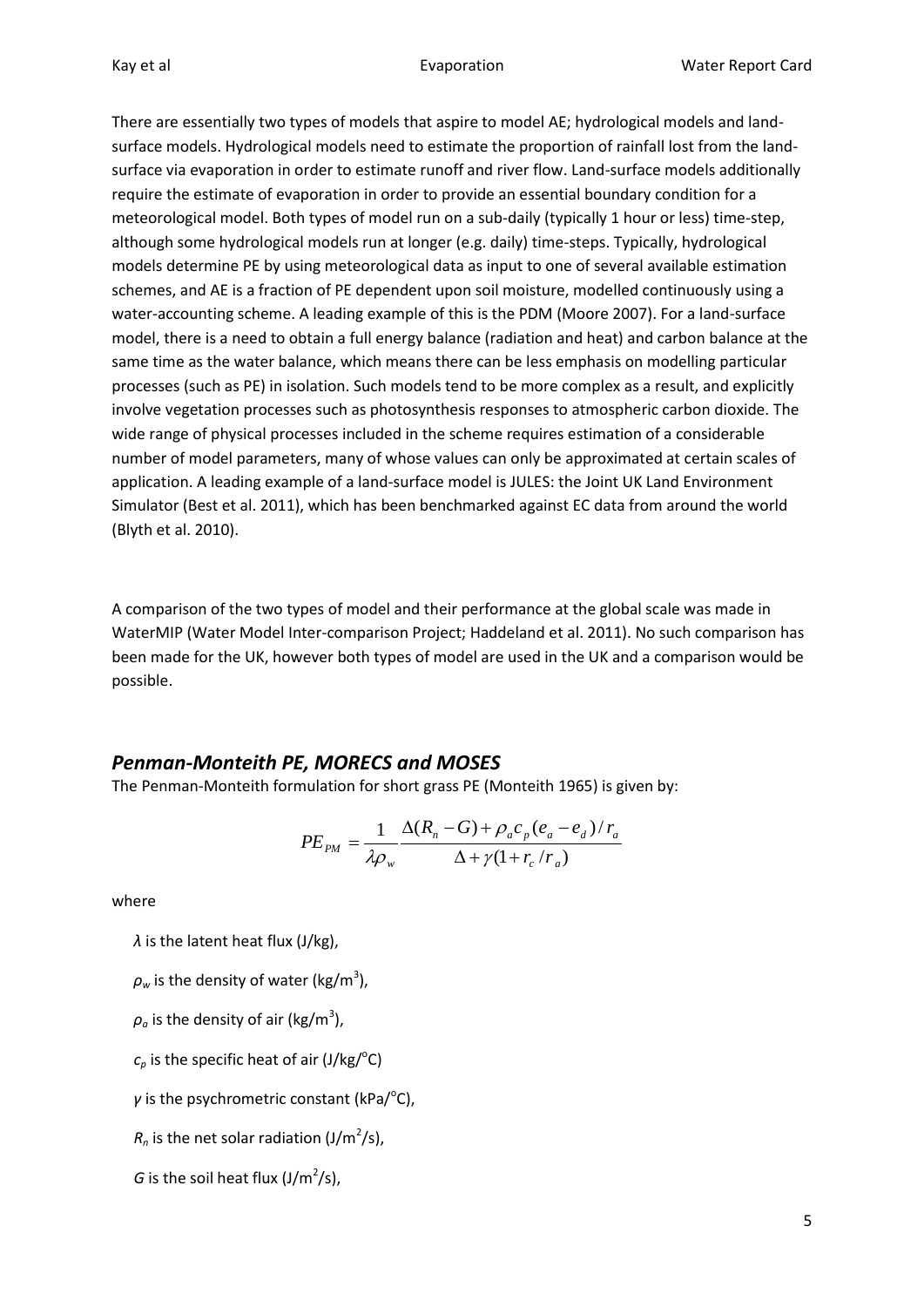- $e_a = e(T_a) = 0.611 \exp(17.27 T_a / (T_a + 237.3))$  is the saturation vapour pressure (kPa) with  $T_a$  air temperature (°C),
- Δ=d*ea/*d*Ta=*17.27x237.3 *e<sup>a</sup> / (Ta+*237.3*) 2* is the slope of the vapour pressure curve (kPa/<sup>o</sup> C),
- $e_d = e(T_d)$  is the actual vapour pressure (kPa) with  $T_d$  dew-point temperature (<sup>o</sup>C),
- *ra=*208*/W<sup>2</sup>* is the aerodynamic resistance (s/m) with *W<sup>2</sup>* wind speed (m/s) at a height of 2 m, and
- *rc* is the canopy surface resistance (of short grass),

giving *PEPM* in units of m/s. The FAO recommend a grass crop height of 0.12 m and surface resistance of 70 s/m (Allen et al. 1994). Penman PE (Penman 1948) has *rc=0* and *G=0*, and essentially represents loss from open water (or a freely evaporating water surface)*.* The Penman-Monteith equation was developed for use with weather data at a daily time-step, but tests have shown that using monthly mean weather data gives monthly *PEPM* very similar to the average of daily *PEPM* computed from daily weather data (Allen et al. 1998; Oudin et al. 2010).

Penman-Monteith forms part of the MORECS system (Thomson et al. 1981, Hough et al. 1996), which converts daily synoptic station data into estimates of weekly and monthly PE, AE and soil moisture deficit (SMD) for a short grass land cover (and a selection of other land covers, such as deciduous trees) on a 40x40 km grid over Great Britain, for a range of soils defined by their available water capacity (AWC; Hough and Jones 1997). It implements a slightly modified version of Penman-Monteith to that recommended by the FAO. In particular, MORECS includes a correction for the assumption that surface temperature equals the measured (air) temperature, and employs monthlyvarying leaf area index and canopy surface resistance values for short grass (height 0.15 m), resulting in *rc* ranging from 44.5 s/m (late spring) to 88.7 s/m (winter) (with an average of about 73 s/m).

The more recent scheme, MOSES, was originally developed to calculate surface-to-atmospheric fluxes as part of a General Circulation Model. MOSES calculates water and energy fluxes between the land-surface and atmosphere alongside estimates of  $CO<sub>2</sub>$  fluxes and their effects on vegetation physiology (further detail is provided by Cox et al. 1999). For UK applications, MOSES can now run operationally as part of the UK Post Processing system at a 2km resolution and hourly time-step, and can provide a wide variety of outputs at that resolution including soil moisture, soil temperature, AE and PE (Smith et al. 2006). These quantities are typically produced for a range of vegetation-types (crops, shrubs, C3 and C4 grass, broadleaf and needle-leaf trees) and four non-vegetated surface types (urban, inland open water, bare soil and ice), with maps of UK land-cover used to determine the proportion of each surface type within each MOSES grid-box. Like MORECS, MOSES calculates evaporation according to the Penman-Monteith equation but the surface resistance is variable and assumed to be dependent on photosynthesis, which in turn depends on air temperature, incident radiation, humidity deficit and vegetation-type. MOSES also encompasses a wider range of landatmospheric fluxes including canopy evaporation and sublimation from a snow surface. MOSES now forms the basis of the Joint UK Land Environment Simulator (JULES; Best et al. 2011) which is a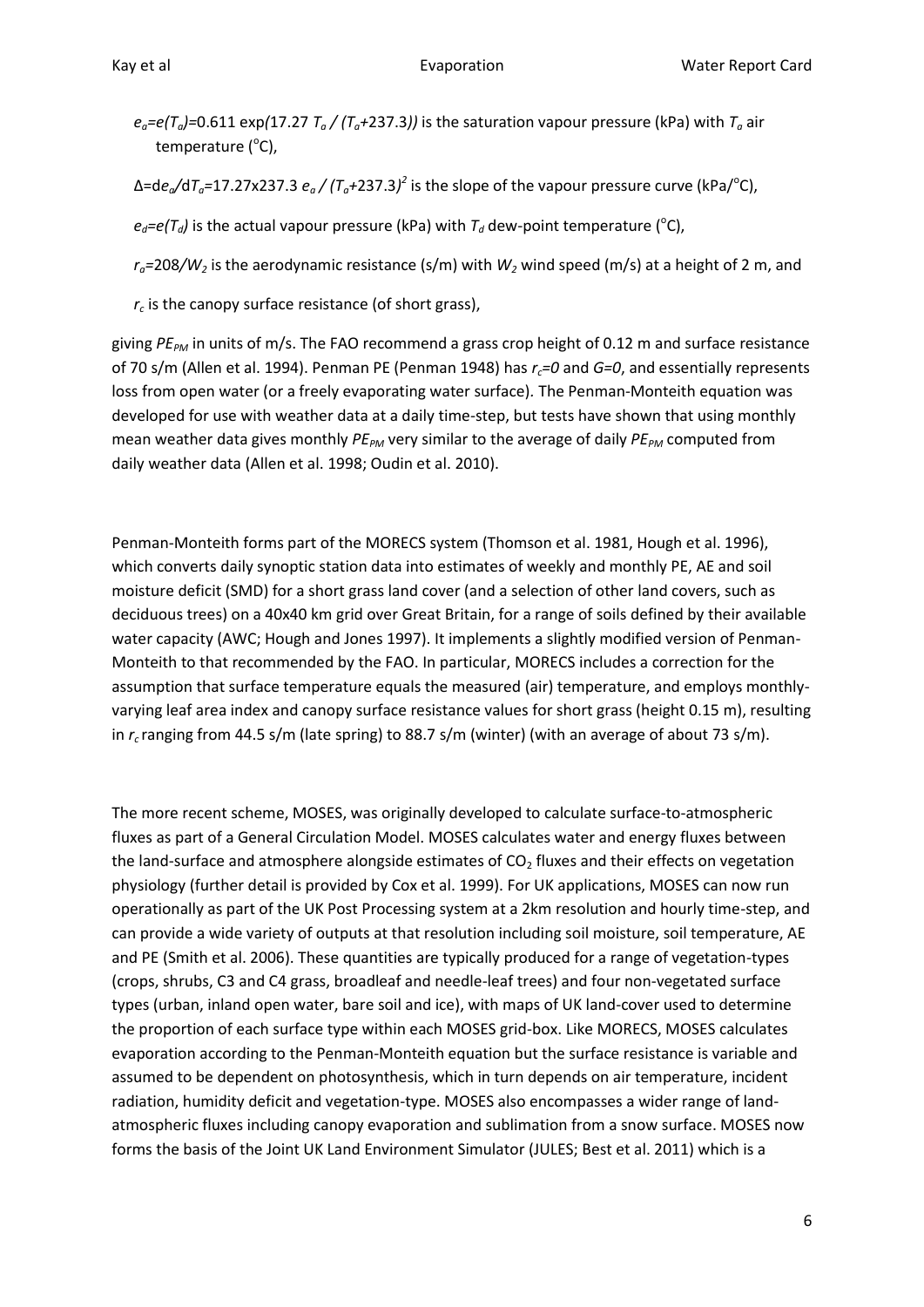research tool for the scientific community, for use in carbon cycle, climate change and impacts studies at both local and global scales.

PE estimates arising from MOSES, and its successor JULES, can be expected to change in line with contemporary understanding of earth-system processes, while MORECS PE estimates reflect a standardised, but arguably older, understanding of land-atmospheric physics.

#### <span id="page-6-0"></span>*PE and hydrological modelling*

PE estimates (or the variables used to make them) are required inputs for most hydrological models. This includes models that provide continuous simulation of river flow at a catchment outlet, like PDM (Probability Distributed Model; Moore 2007), CATCHMOD (Wilby et al. 1994) or CLASSIC (Climate and LAnd-use Scenario Simulation In Catchments; Crooks and Naden 2007), and fullydistributed area-wide models, like Grid-to-Grid (G2G; Bell et al. 2009) or WASIM (WAter flow and balance SIMulation; Kleinn et al. 2005). It also applies to models such as the Palmer Drought Severity Index (e.g. van der Schrier et al. 2011).

PE is a much more conservative quantity than rainfall (it has much less spatial and temporal variability) and is highly seasonally predictable (Calder et al. 1983), so relatively simple data are considered sufficient to obtain a closed water balance in hydrological modelling. Thus accuracy of rainfall inputs is generally considered more important than accuracy of PE inputs for hydrological model performance, as has been demonstrated in a number of sensitivity studies (e.g. Nandakumar and Mein 1997; Boughton 2006; Paturel et al. 1995; Manning et al. 2009). However, Parmele (1972) shows varying sensitivity to PE biases of +10% and -20% in nine US catchments, indicating that the relative importance of PE accuracy is likely to vary according to location, as well as how model performance is assessed (whether it focuses more on high or low flows for example). Thus care should be taken not to over-generalise from relatively limited studies. It should also be noted that some of the perceived insensitivity of hydrological models to PE accuracy could, in some cases, be due to model recalibration, which can allow model parameters to compensate for differing PE amounts (Andréassian et al. 2004).

Oudin et al. (2005a) tested 27 PE formulations (including 10 based on linear relationships with one or more weather variables) with four rainfall-runoff models for 308 catchments in France, Australia and the US. They found that PE based on temperature or radiation often provided more accurate streamflow simulations than more complex formulae. However, it should be noted that PE from all formulae was scaled by mean annual Penman PE, so only the effects of fluctuations within the period were tested, and that the models were recalibrated for each of the alternative inputs. Vorosmarty et al. (1998) compare 11 PE formulae over the US and state that 'there is negative feedback, in that the drier the climate, and the larger the PE, the less important the PE estimate becomes in determining AE and thus runoff'. Manning et al. (2009) suggest that, for their modelling of water resources in the Thames, 'possible underestimation of PE in very hot summers is offset in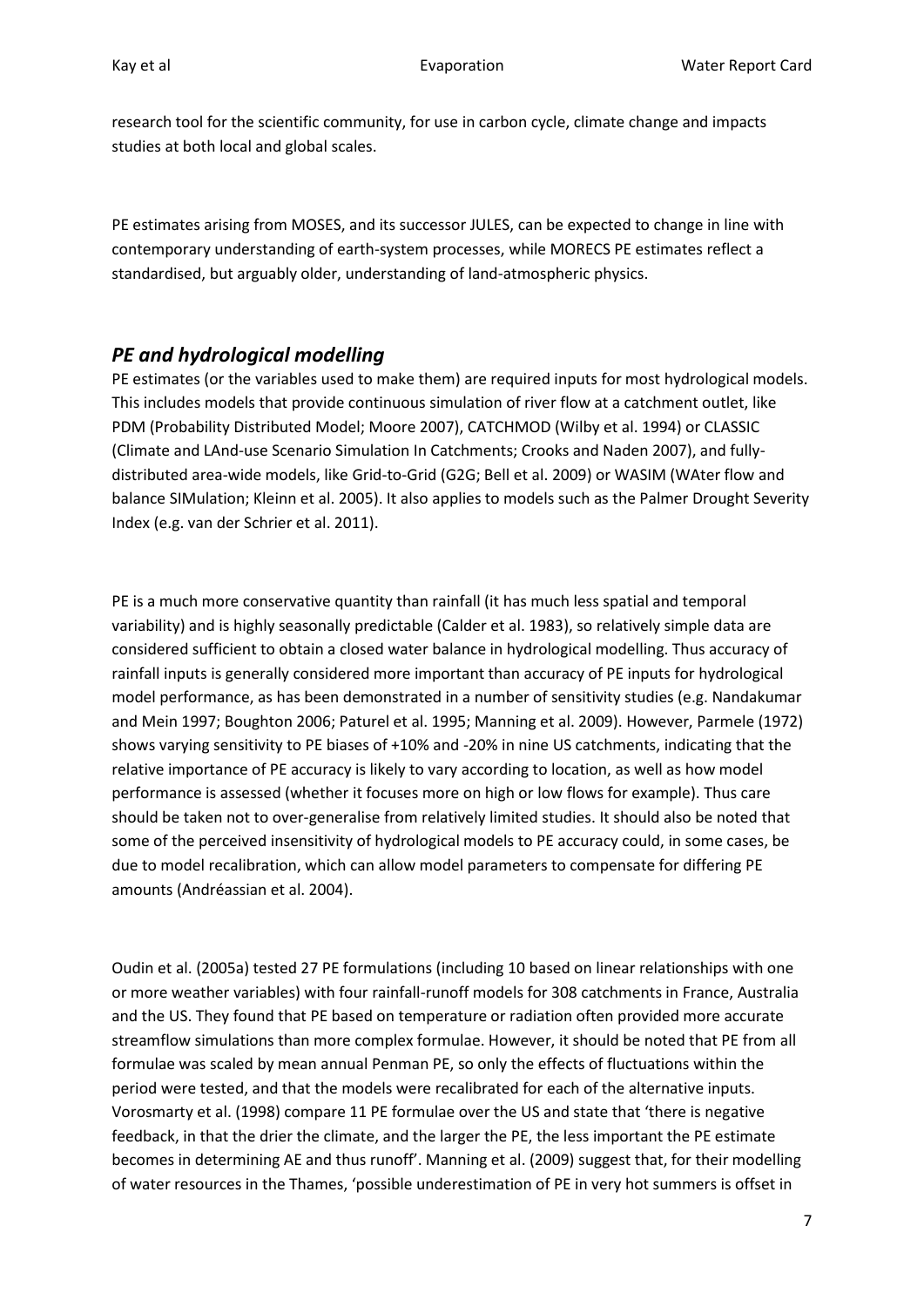the subsequent hydrological modelling because AE is limited by moisture supply rather than determined by PE'.

The lower year-to-year variation in PE than rainfall even means that climatological estimates of PE (i.e. a seasonally varying pattern duplicated for each year) can be used, rather than PE time-series. Calder et al. (1983) showed that the use of sophisticated PE equations led to no clear improvement in SMD estimation compared to climatological PE, for six grassland sites in the UK. Further, Fowler (2002) showed that using climatological monthly mean PE distributed equally over each day of the month led to no significant degradation in SMD estimation when compared to either more complex climatological mean methods or PE time-series, for a site in Auckland, New Zealand. This was the case even for years that were much wetter or dryer than average. Similarly, Oudin et al. (2005a,b) found no significant improvements in river flow simulation when using PE time-series, rather than climatological mean PE, as input to four rainfall-runoff models for 308 catchments in France, Australia and the US. However, Oudin et al. (2005a) noted that arid and/or small catchments (PE ≥ rainfall; area < 150km<sup>2</sup>) generally gained more benefit from use of PE time-series than wet and/or large catchments (PE < rainfall; area >  $150 \text{km}^2$ ).

#### <span id="page-7-0"></span>*PE and hydrology in the UK*

Monthly MORECS short grass PE is often used to provide hydrological model inputs in the UK[. Figure](#page-8-0)  [1](#page-8-0) shows MORECS annual mean rainfall, PE and AE (for short grass and median AWC soils), and the ratios PE/rainfall and AE/PE, for the period 1961-1990. There is a south/east to north/west rainfall gradient, with an approximately reverse gradient for PE, which is around 20% higher in the south/east. However, the latter does not carry straight through to AE, which decreases again in the south and east of England. The ratio PE/rainfall demonstrates the dryness of eastern England (PE/rainfall ~> 1) and the wetness of the north/west of Britain (PE/rainfall << 1). The ratio AE/PE demonstrates that AE in the north/west of Britain is generally energy-limited (AE ~ PE) whereas AE in the east of England is generally water-limited (AE << PE). The dry/wet 'boundary' (where PE  $\sim$ rainfall) and the water-limited/energy-limited 'boundary' (where AE approaches PE) are related to each other, creating a transition region where the supply of water to the land surface (as rainfall) and the supply of energy (to evaporate water from the land surface) are in closer balance with each other (hereby termed water-energy balanced), as discussed below.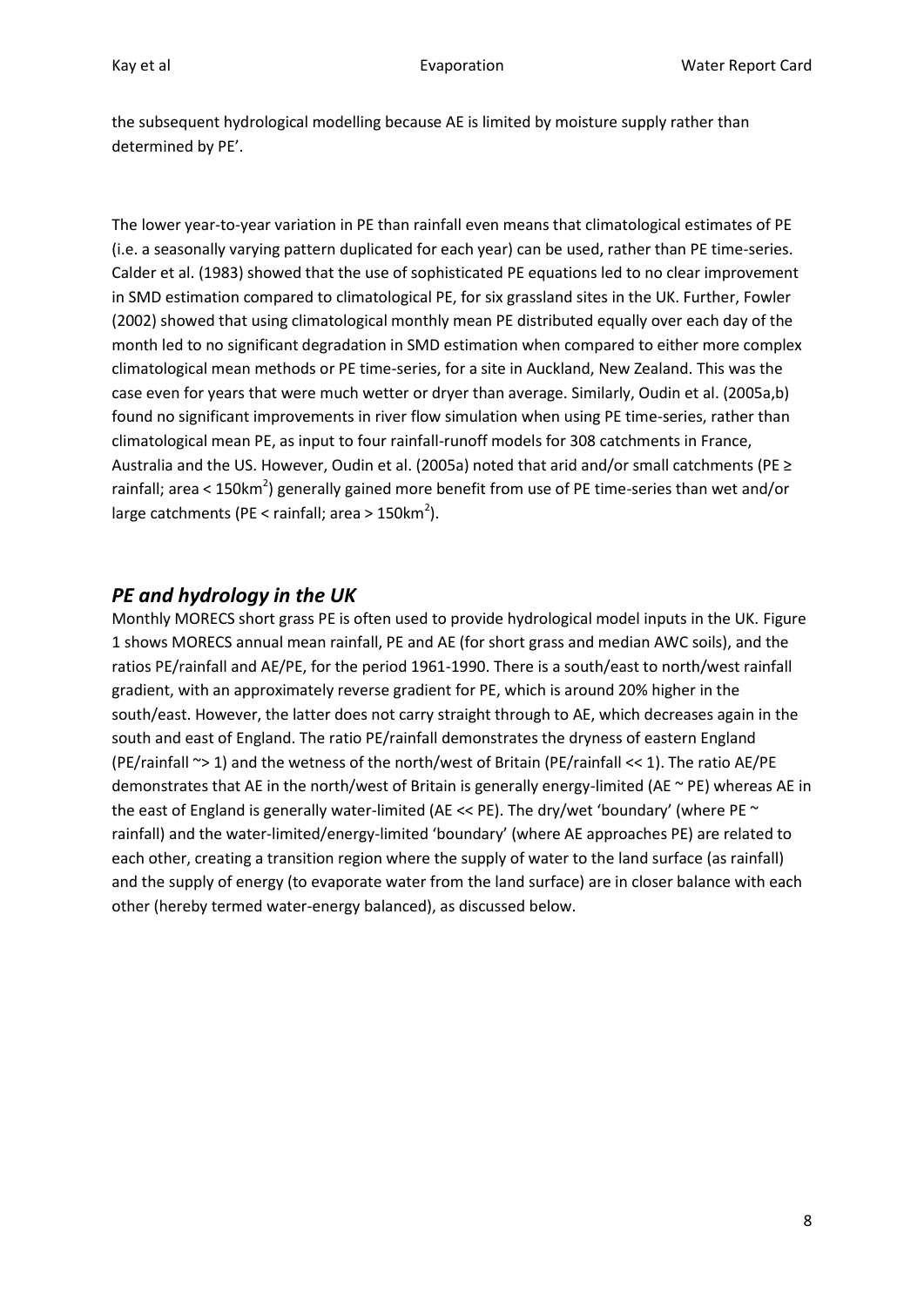

<span id="page-8-0"></span>**Figure 1 Maps of MORECS annual mean Rainfall, PE and AE (mm) for 1961-1990, and the ratios PE/rainfall and AE/PE.** 

It should be noted that the plots in [Figure 1,](#page-8-0) using annual mean 40x40 km MORECS data (for short grass and median AWC soils), are only indicative; the patterns will vary to some extent from year to year and month to month. For instance, in a hot, dry summer, AE in the north-west could also be water-limited. Generally, hydrological models account for this by using rainfall at a finer spatial and temporal resolution, and producing their own estimates of AE using their own soil moisture accounting schemes. Model parameters are often calibrated to the provide the best at-site performance (by comparing simulated and observed river flows for instance).

By way of example, [Figure 2](#page-9-0) shows 1961-1990 monthly mean rainfall, PE, AE and runoff for example catchments located in three contrasting regions: wet/energy-limited, energy-water balanced and dry/water-limited. A given change to PE for a wet/energy-limited catchment is likely to result in a similar change to AE, whereas the same change to PE for a dry/water-limited catchment is likely to result in little change to AE (assuming little/no change to seasonal rainfall amounts). Thus dry/waterlimited catchments in the south-east of England are likely to be less sensitive to PE accuracy. But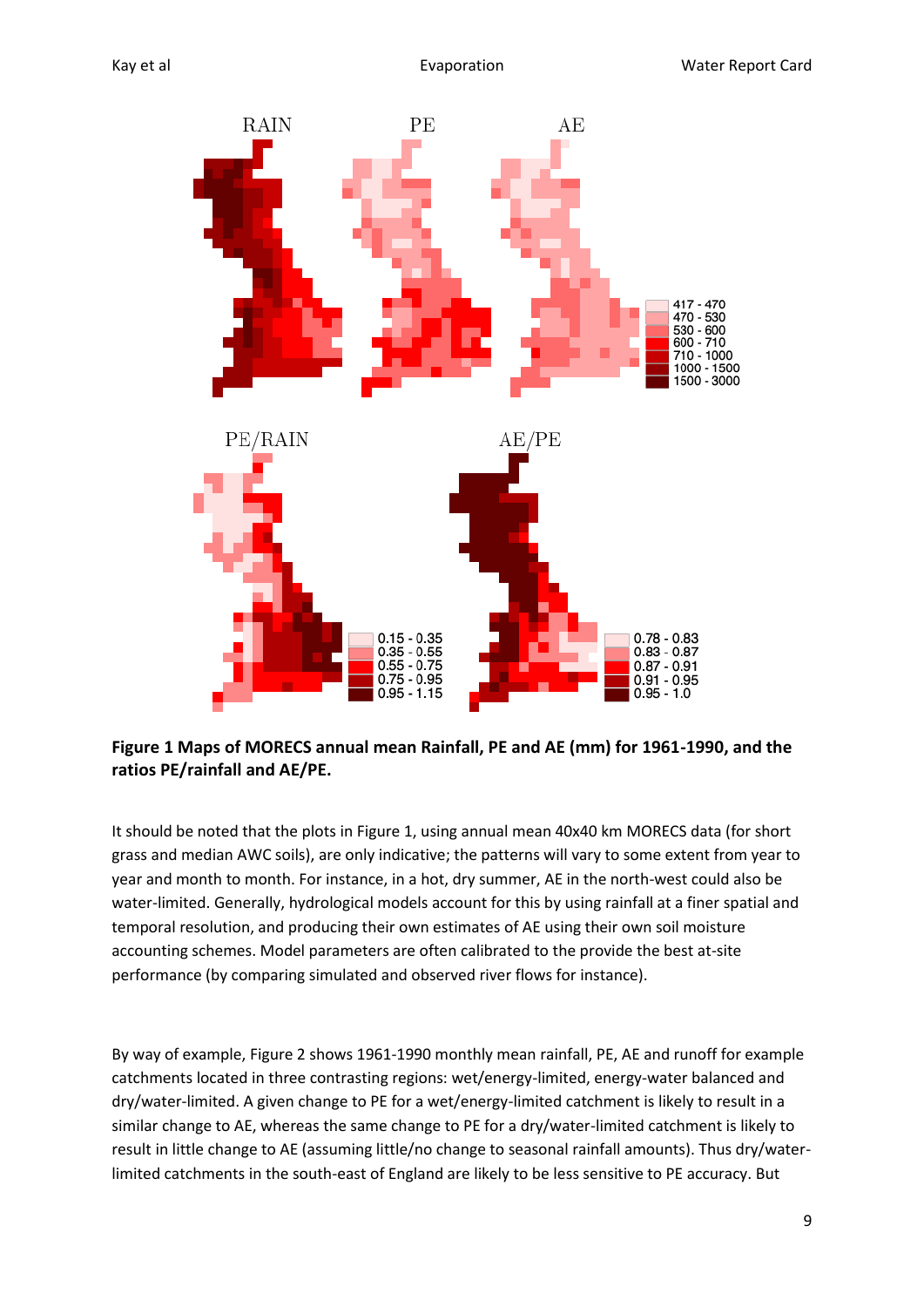wet/energy-limited catchments in the north-west are also likely to be less sensitive to PE accuracy, since they get more rainfall and lose a much smaller proportion of rainfall to evaporation than catchments in the south/east.



<span id="page-9-0"></span>**Figure 2 Monthly mean rainfall (black), PE (red), AE (green) and runoff (blue) (in mm) for three contrasting catchments when modelled with the CLASSIC rainfall-runoff model. The left-hand plot shows the energy-limited Lune@Caton, in north-west England; the righthand plot shows the water-limited Thames@Kingston, in south-east England; the middle plot shows the more energy-water balanced Teifi@Glan Teifi, in south-west Wales.**



<span id="page-9-1"></span>**Figure 3 Mean annual totals of rainfall, PE, AE and runoff (in mm) for the three catchments in [Figure 2.](#page-9-0)**

Catchments most sensitive to PE accuracy are those in the more energy-water balanced transition region, close to the boundary between wet/energy-limited and dry/water-limited regions, since PE forms a larger proportion of their rainfall and so PE changes can more easily push them into a different regime. The histograms of mean annual rainfall, PE, AE and runoff in [Figure 3](#page-9-1) for the three example catchments show that the energy-water balanced catchment has the highest AE. The summer rainfall in this catchment is able to sustain a higher rate of AE than in the water-limited catchment. While there is available rainfall, a higher rate of PE results in higher AE, but where rainfall is more limited then AE will be reduced; the impact on runoff depends on the PE/rainfall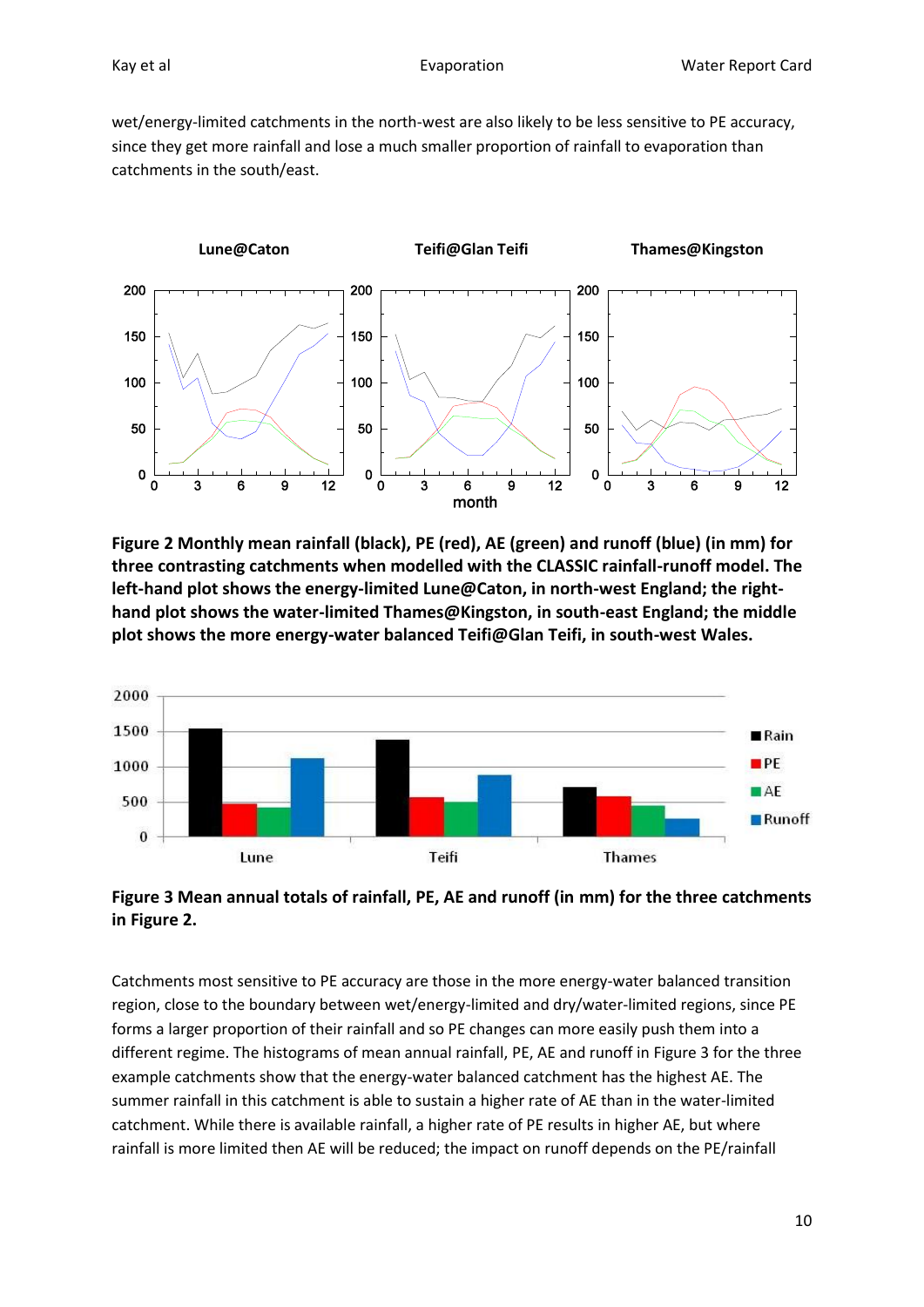balance. Thus such catchments are more sensitive to PE accuracy, particularly in terms of runoff through the summer and early autumn.

#### *PE and environmental change*

The situation becomes more complicated under climate change, as the amounts and seasonal distribution of rainfall are likely to change, as well as the atmospheric demand for water (PE). This means that dry/wet and energy-limited/water-limited boundaries are likely to shift, in a way which will be highly dependent on the specifics of the seasonal changes in rainfall.

Changes in PE under climate change can occur through changes in the meteorological controls (radiation, temperature, humidity and wind speed), but also through changes in the transpiration controls (surface resistance and leaf area). The relationship between climate change, meteorology and plant physiology is highly complex (Wullschleger et al. 2002). For example, higher concentrations of carbon dioxide in the atmosphere can lead to plant stomata opening less widely, resulting in a higher value of surface resistance and less transpiration (Betts et al. 2007). But higher carbon dioxide concentrations can also enhance plant growth, leading to a greater leaf area and more stomata, possibly counter-acting the effect of stomatal closure (Betts et al. 2007). Lower light levels, due to sunshine changes or to greater shading of the canopy, can also lead to stomatal closure (Wullschleger et al. 2002).

Frequently, climate change impact studies consider only the meteorological controls on PE, with values for the transpiration controls kept constant. Recently however, Gedney et al. (2006) showed that increasing trends in continental runoff through the twentieth century were most consistent with the reduction in transpiration due to  $CO<sub>2</sub>$ -induced stomatal closure, suggesting the possible importance of this mechanism of change in PE for hydrological modelling under climate change.

A further complication is land-use change, either on its own or in combination with climate change. Different land-covers have different PE rates, so large-scale changes in land-cover can influence the total amount of AE, and so affect runoff and river flows. Some hydrological models allow for different land covers. For example, CLASSIC uses derived relationships between alternative land cover PE and short grass PE (Crooks and Naden 2007). Crooks and Davies (2001) investigated the sensitivity of the Thames catchment to land-use change, using CLASSIC. Their results showed that, while there was little difference in flood frequency for the land-use of 1960 compared to that of 1990, covering the catchment with 100% grass resulted in lower flood frequency than with the 1990 land-use, and covering the catchment with 100% trees resulted in even lower flood frequency. Similarly, Dunn and Mackay (1995) investigated the sensitivity of two sub-catchments of the river Tyne, in north-east England, to land-use change, using a distributed hydrological model. Their results showed that the same land-use change had a negligible effect on the hydrology of the highland catchment but much more effect on the lowland catchment, because evaporation is a greater proportion of total rainfall in the lowland catchment.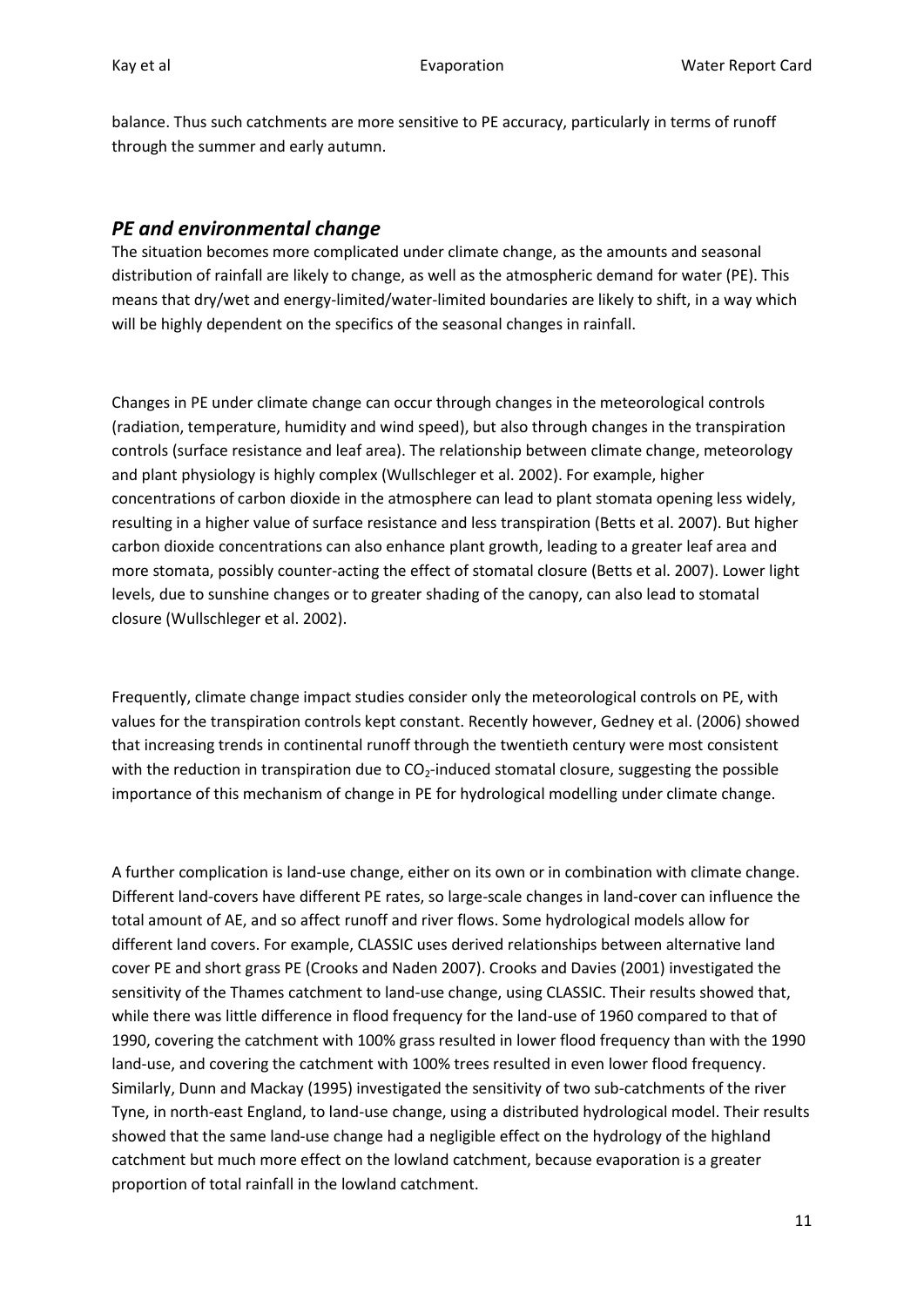Ideally, climate change and land-use change would be considered together, as there are possible two-way feedbacks between them. At the local scale, eco-hydrological indicators such as those of Hill et al. (2000) can be used to assess which vegetation types are most likely to be found for particular combinations of soil type and hydrological conditions. These types of indices can be used to assess which species could appear or disappear following environmental change at a site, and feedbacks on evaporation and humidity could follow, particularly if the environmental changes affect large regions. For example, Teuling et al. (2010) show how forests and grasslands differentially affect overlying air-temperature under drought conditions.

# **Historical trends**

#### <span id="page-11-0"></span>*PE and AE trends in the UK*

There are very few published analyses of historical evapotranspiration trends in the UK, and most look at specific sites; none have national coverage.

The longest series is analysed by Burt and Shahgedanova (1998), who use daily observations from the Radcliffe Meteorological Station (Oxford) for 1815-1996. As only temperature and rainfall data were available, the authors used the Thornthwaite PE formulation to obtain an initial monthly PE time-series, then developed and applied seasonal regression equations to correct this towards what would have been obtained from the Penman formulation. They then estimated monthly AE, using rainfall and PE to estimate SMDs. The resulting plots of PE and AE time-series suggest an increase in PE and decrease in AE, but with considerable annual and decadal variation. No quantification of trends or their significance was provided.

Crane and Hudson (1997) used daily data from a site in the Welsh Uplands to calculate Penman PE for 1969-1995. They found no clear trend in PE, although there were trends in some of the components contributing to PE. The authors concluded that local factors (e.g. tree-felling) have had a greater impact on climate variables and PE at this site than have any larger-scale climatic changes.

A report for the Scottish Executive reviewing flood protection levels (Price and McKenna 2003) includes a plot of annual PE averaged over the 72 MORECS grid squares covering Scotland, for 1961- 1993. This shows an increasing trend, but no quantification is given. Similarly, Yang et al. (2005) plot MORECS PE for 1961-1993, separately for each month, for a single MORECS grid square in Surrey. They indicate that increasing trends are apparent in almost all months, but provide no quantification.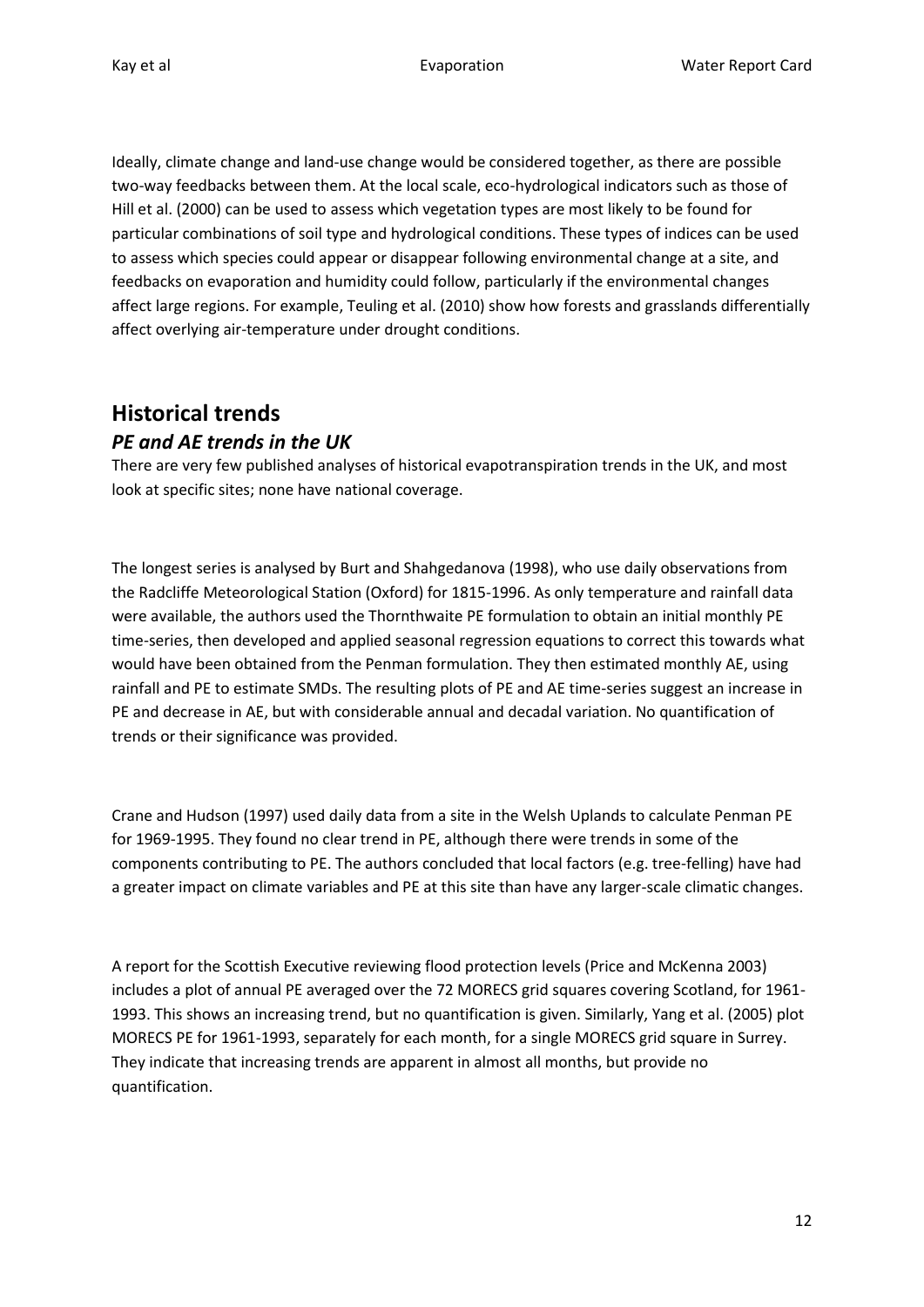Unfortunately, PE is not included in the UKCP09 trends report (Jenkins et al. 2007), or a Met Office report on spatial trends in UK climate (Perry 2006), based on 5x5km grids of numerous climate variables. This is possibly due to a shorter period of available wind data (from 1969) compared to other variables. It should be noted that any apparent trends in relatively short records need to be treated with caution, as they may be due to natural climatic variations rather than climate change (Robson 2002). This problem is likely to be exacerbated if there happen to be particularly wet or dry periods towards the start or end of the record under investigation.

There are no long term observations of AE in the UK. There are several sites where evaporation measurements are taken (for example, Auchenforth – a moorland site in Scotland; Easter Bush – a grassland site in Edinburgh; Grimsby Wood – a deciduous forest in the South of England; Wytham Wood – a deciduous forest in the South of England; Sheep Drove – a grass and crop site in the South of England; Tadham Moor – a watered grassland site in the South of England; Griffin Forest – a conifer site in Scotland). With the exception of Griffin Forest, these sites have been in operation for less than 10 years. This is far from long enough to establish a trend, although a review of these data sets is needed.

A long term analysis of AE (Blyth pers. comm.) modelled by JULES has shown a slow upward trend over 37 years [\(Figure 4\)](#page-13-0). This result is similar to the trend given by a satellite Earth-Observation product (Miralles et al. 2011). Both the satellite product and the JULES model calculate an AE that is very close to PE. A comparison of the relationship between AE and PE as modelled and that from Eddy-Covariance observations suggests this is a reasonable model assumption. Thus, if PE increases, it is reasonable to expect that AE will follow (with the exception of very dry years such as 2003 and regions such as the south-east of England).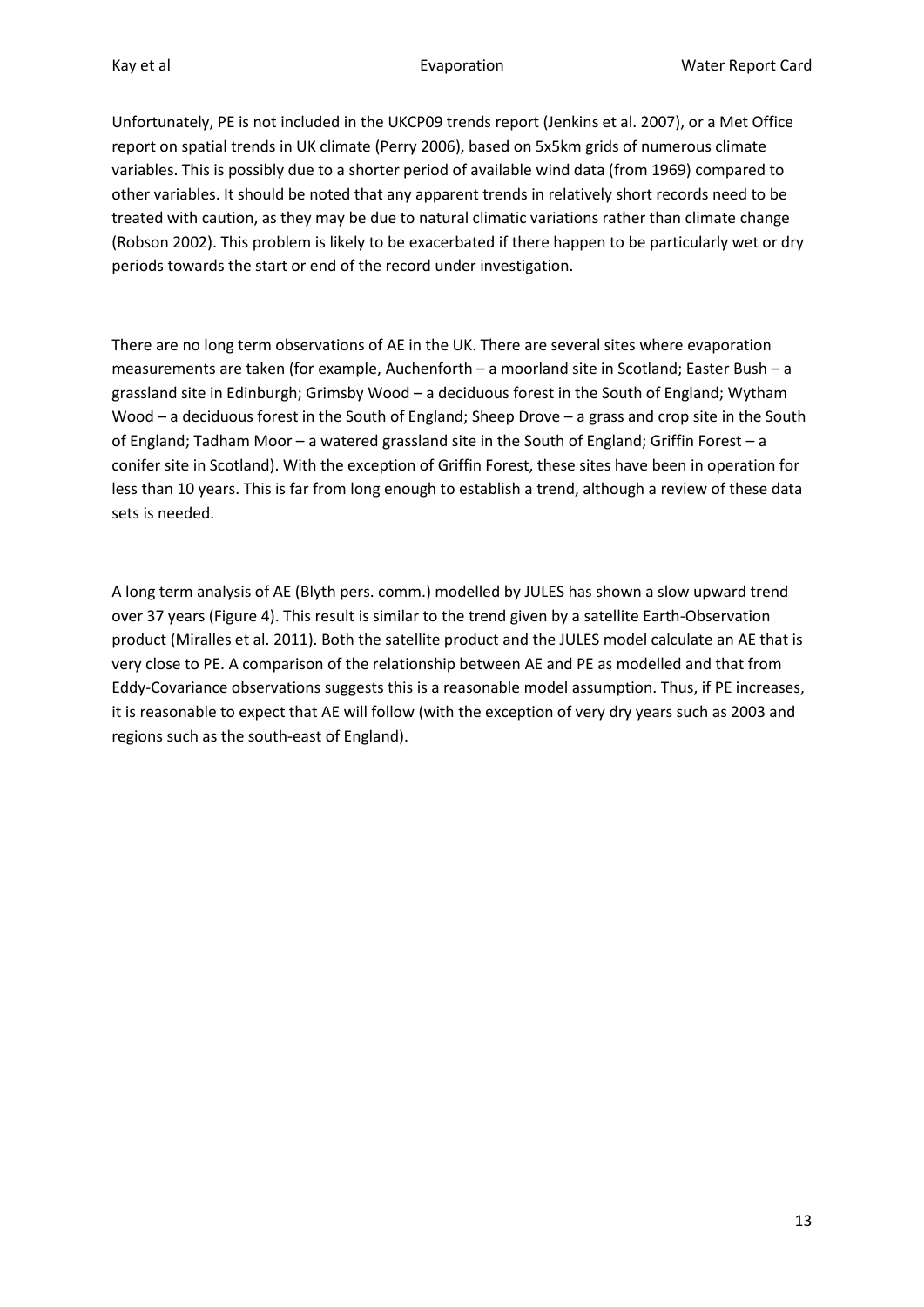

<span id="page-13-0"></span>**Figure 4 AE modelled by JULES for 1971-2007.**

#### *Global context*

The shortage of information on evapotranspiration trends is not limited to the UK; in their global summary of observed and projected changes in water-related climate, the IPCC conclude that 'there is little literature on observed trends in evapotranspiration, whether actual or potential' (Bates et al. 2008).

There is evidence that pan evaporation (a proxy for PE) has been decreasing in a number of regions of the globe over the last 5 decades (Fu et al. 2009). Since this has been occurring despite increases in temperature, it has become known as the 'pan evaporation paradox'. The global review of trends in wind speed by McVicar et al. (2012) suggests that declining rates of evaporative demand are primarily due to declining wind speeds. This implies that it could be important to include wind in the calculation of PE, so that any wind speed trends under climate change can be transferred.

However, declining rates of PE are not universal. The global study of Weedon et al (2011) for 1958- 2001 finds increasing trends in some basins (e.g. Niger), decreasing trends in some basins (e.g. Amazon and Murray-Darling), and no significant trends in some basins (e.g. Congo and Lena). Similarly, Thomas (2000) shows moderate increases in PE in north-east and south-west China but larger decreases are seen in the north-west and south-east, while, for the Canadian Prairies, trends in open water PE were typically found to be increasing in the north but decreasing in the south (Burn and Hesch 2007). Analyses in the latter case suggested that decreasing wind speed trends were the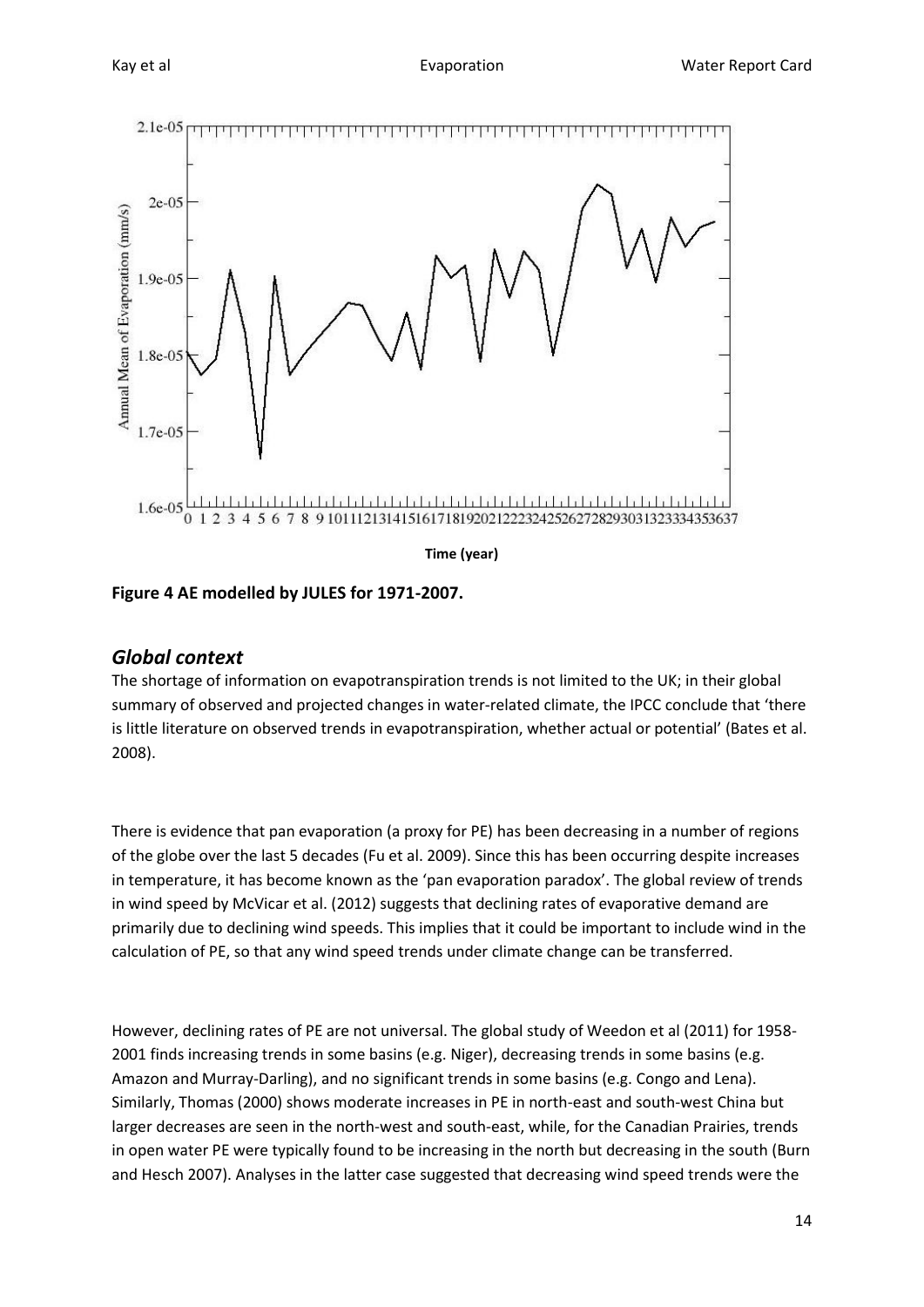main influence on the decreasing PE trends, while vapour pressure deficit trends were the main influence on the increasing PE trends. Irmak et al. (2012) showed a significant decreasing trend in grass reference PE in the Platte river basin in Nebraska, US, but with a non-significant increase in wind speeds. They suggest, instead, that increasing rainfall and so decreasing short-wave radiation are responsible for the PE decrease.

Jung et al. (2010) examine data-driven estimates of global land AE, which show a (highly statistically significant) positive trend for 1982-1997 but a (less significant) negative trend for 1998-2008. Their correlation analyses suggest that the recent decline is due to increasing soil moisture limitation.

# **Future projections**

#### *Issues with PE estimation under climate change*

Projections of PE from vegetated surfaces under climate change are generally not produced directly by Global or Regional Climate Models (GCMs or RCMs), and so have to be made offline using other climate model variables in PE formulae. Since there are so many formulae for estimating PE, the issue arises of which is likely to perform best when using climate model data (as opposed to observed weather data). Part of this issue is whether the climate model PE estimates will be used directly to drive the hydrological model, in which case the absolute values of the estimates in both current and future periods need to be reasonable, or whether the climate model PE estimates are simply used to estimate changes in PE between baseline and possible future climates, which are then applied to baseline observed PE data using the change factor method (Kay and Jones 2012). Note that a slightly different way of obtaining PE estimates under a future climate is to use a statistical downscaling model to fit a regression relationship between large-scale weather data and catchment-scale PE data, then to apply that relationship using large-scale GCM data to estimate future PE for the catchment (e.g. Wilby and Harris 2006). Similarly, Chun et al. (2012) develop a generalised linear model (GLM) for PE, to use as a substitute for the Penman-Monteith formula in the UK. These methods are likely to have many of the same issues as estimating PE using climate model variables in more standard PE formulae.

Using more complex formulae with climate model data is not necessarily straightforward, since some variables may be less reliable than others (Kingston et al. 2009, Vorosmarty et al. 1998), or simply not available from all climate models. For example, Arnell (2011) calculated changes to Penman-Monteith PE by applying changes to temperature, vapour pressure and net radiation but keeping wind speed fixed, as wind speed changes were not available under his future scenarios. The probabilistic projections in UKCP09 (Murphy et al. 2009) did not initially include wind speed, as wind projections were not available from all of the GCMs used in the statistical methodology (Sexton and Murphy 2010). Fisher et al. (2011) discuss issues with input data uncertainty and sensitivity in PE formulae. A further issue is that climate model data may have different inter-variable correlations to observed data (Chun et al. 2012).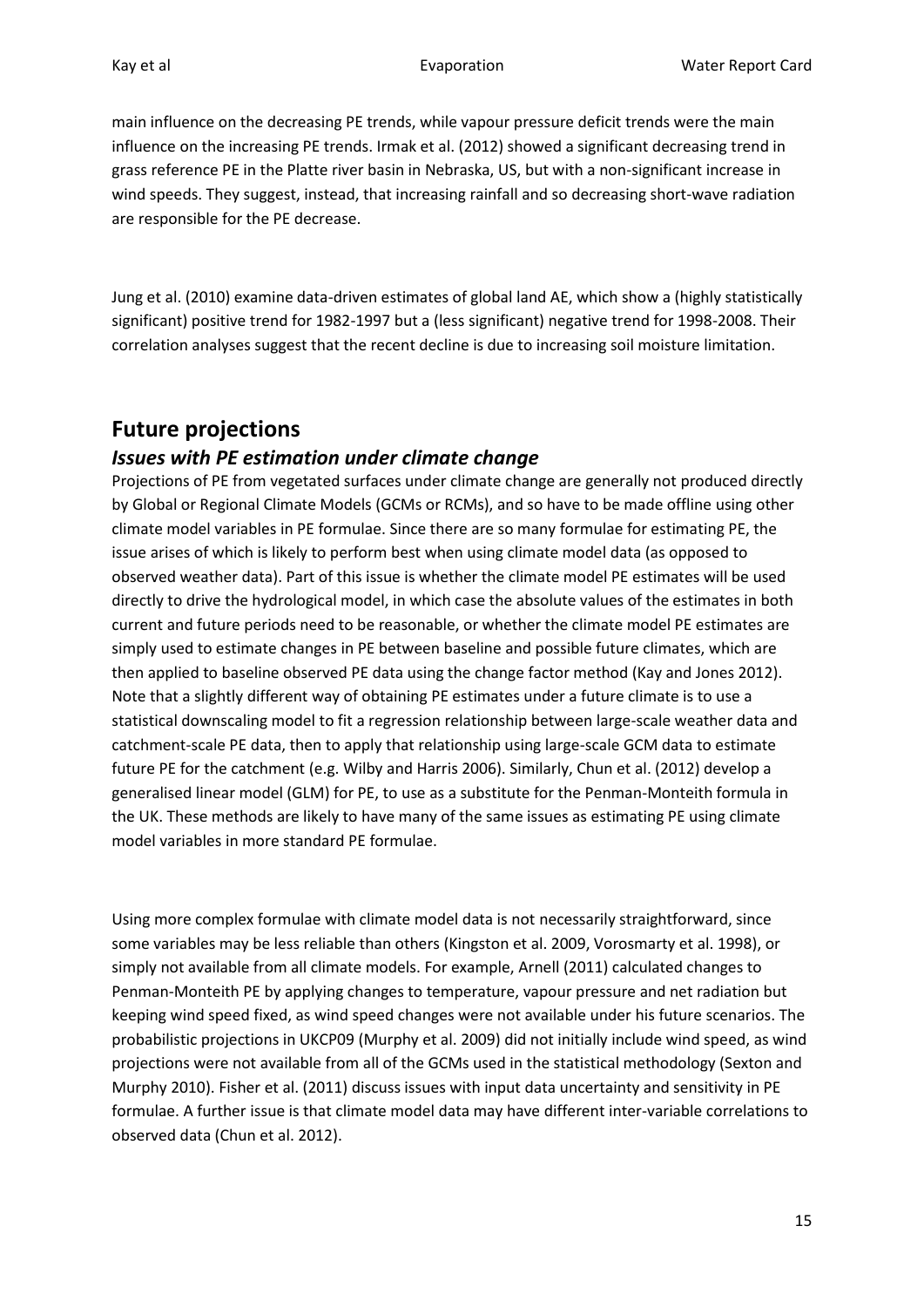As simpler, empirical PE formulae rely on fixed relationships between atmospheric variables and PE, these may not hold under extrapolation to very different future climates (Shaw and Riha 2011, Chun et al. 2012), although some level of extrapolation may be acceptable for formulae that show good performance under the current climate for a wide range of locations and climatic conditions (Sperna Weiland et al. 2011). Irmak et al. (2012) suggest that, as many climate variables affecting PE have been changing and are expected to change in the future, single-variable PE equations should be avoided when estimating PE (historical or future) trends 'due to the inherent nature of the trend passed to PE from the variable'. This view is echoed by Donohue et al. (2010), who state that 'the greater the number of the four key variables that are incorporated in a formulation, the more realistic the trends from that formulation become', although this clearly depends on both the relative sensitivity of a formula to each variable and on the relative strengths and directions of any trends in each variable (which are likely to have some level of inter-dependency; Fisher et al. 2011). It is currently not clear which meteorological variables are most important in the UK, although an analysis by Reynard and Arnell (1993) suggested that Penman-Monteith PE was particularly sensitive to increases in humidity compared to the other meteorological variables, because of the relatively high humidity levels in the UK.

The sensitivity of a PE formula cannot necessarily be predicted directly from the meteorological variables it includes; Bormann (2011) compared the PE changes given by 18 PE formulae, for six locations in Germany, and found as much variability between projections from formulae of the same type as between formulae of different types. However, Shaw and Riha (2011) illustrate the sensitivity of five PE formulae to increasing temperatures (i.e. purely temperature-sensitivity, neglecting changes in other variables), and show that the temperature-only Hamon and Thornthwaite PE formulae are much more temperature-sensitive than the more complex Penman-Monteith and Priestley-Taylor PE formulae. This result should be interpreted carefully though, since other variables (like radiation) are likely to vary with temperature (i.e. not independently; Fisher et al. 2011, Chun et al 2012), and inclusion of these could increase the response of the more complex formulae. Interestingly, Shaw and Riha (2011) show that the temperature-sensitivity of the Oudin PE formula is mid-way between that of the other two pairs of formulae. Oudin PE is usually described as temperature-based but also involves extraterrestrial radiation (dependent only on Julian day and latitude, not cloud cover etc.), so has some dependence on radiation even though its only true variable is temperature.

Shaw and Riha (2011) also show that radiation, rather than temperature, is the main driver of PE in broadleaf forests in the US. They suggest that it is the strong relationship between radiation and temperature for longer averaging-periods (weekly and above) which allows temperature-only formulae to work well in the current climate, but that this relationship will alter under climate change, leading to temperature-only formulae perhaps overestimating PE changes. They thus recommend the Priestley-Taylor formula, if Penman-Monteith is not used, but suggest that other formulae which include radiation could also work; even those that only include extraterrestrial radiation (e.g. the Oudin and Hargreaves formulae), as long as they are applied over longer averaging-periods rather than daily. Hargreaves PE (Hargreaves and Samani 1985) is an efficient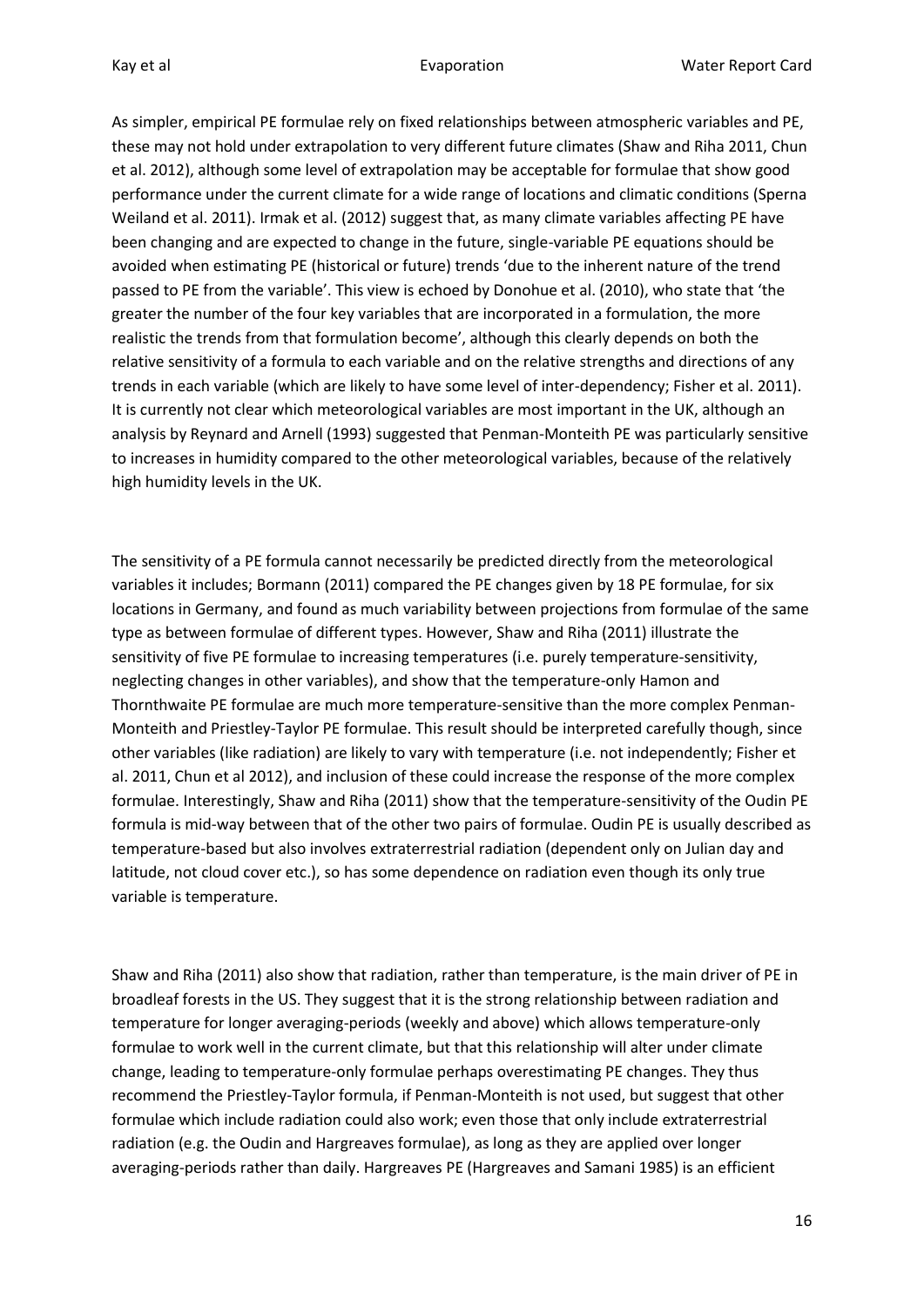empirical formula that includes the diurnal temperature range (as a proxy for humidity) as well as temperature and extraterrestrial radiation.

Sperna Weiland et al. (2011) compared Penman-Monteith, Priestly-Taylor, Hargreaves and Blaney-Criddle PE formulae for estimating global reference PE using daily reanalysis data. They found that Blaney-Criddle PE using reanalysis data provided the best match to monthly Penman-Monteith PE using Climate Research Unit (CRU) observation data. However, they concluded that the need for cellspecific calibration of the coefficients in the Blaney-Criddle formula, with large spatial variation in the calibrated coefficients, meant that it was unsuitable for climate change applications. They also concluded that, since Penman-Monteith did not outperform other methods, has a high data demand and is sensitive to input data accuracy, it too was not ideal for climate change applications. Their preferred formula was a globally-recalibrated version of Hargreaves PE, which performs well across a range of climate zones so is likely to do the same under climate change.

Prudhomme et al. (2012) applied 12 PE formulae (five temperature-based, including Oudin and Blaney-Criddle, five radiation-based, including Priestley-Taylor, and two versions of Penman-Monteith) for estimating reference PE in Great Britain, using MORECS' meteorological data. They compared the results to MORECS PE data for 1961-1990, in terms of monthly mean PE for one month in each of the four seasons (winter - January, spring - April, summer - July and autumn - October). They found that Penman-Monteith gave the best match (unsurprisingly since MORECS PE is based on Penman-Monteith), and that the temperature-based methods (apart from Blaney-Criddle) tended to give higher PE (particularly in April and July). Similar results were found when using HadRM3 RCM data for 1961-1990.

Kay and Davies (2008) compared Penman-Monteith PE and Oudin temperature-based PE over Britain when calculated using weather data directly from five GCMs and eight RCMs. The results showed, perhaps surprisingly (and contrary to Prudhomme et al. 2012), that Oudin PE from climate model temperature data matched MORECS PE better than did Penman-Monteith PE from climate model data, for the baseline period 1961-1990. Penman-Monteith PE was lower than MORECS PE for most months of the year and most climate models, leading to clear underestimation of mean annual PE. The authors postulated that this was due to lower reliability of some of the extra variables required for the calculation of Penman-Monteith PE (i.e. radiation, wind speed, and humidity or dew point temperature). Ekstrom et al. (2007) similarly found that Penman-Monteith PE derived from climate model variables for a baseline period was lower, in every month, than PE derived from weather observations. Prudhomme et al. (2012) suggested that RCM (short and long wave) radiation data should not be used directly but instead derived from other RCM variables.

Sometimes, bias-correction schemes are employed to allow for perceived biases in climate model data (Piani et al. 2010). However, it should be borne in mind that variables produced by climate models are expected to be internally consistent; applying bias correction separately to each variable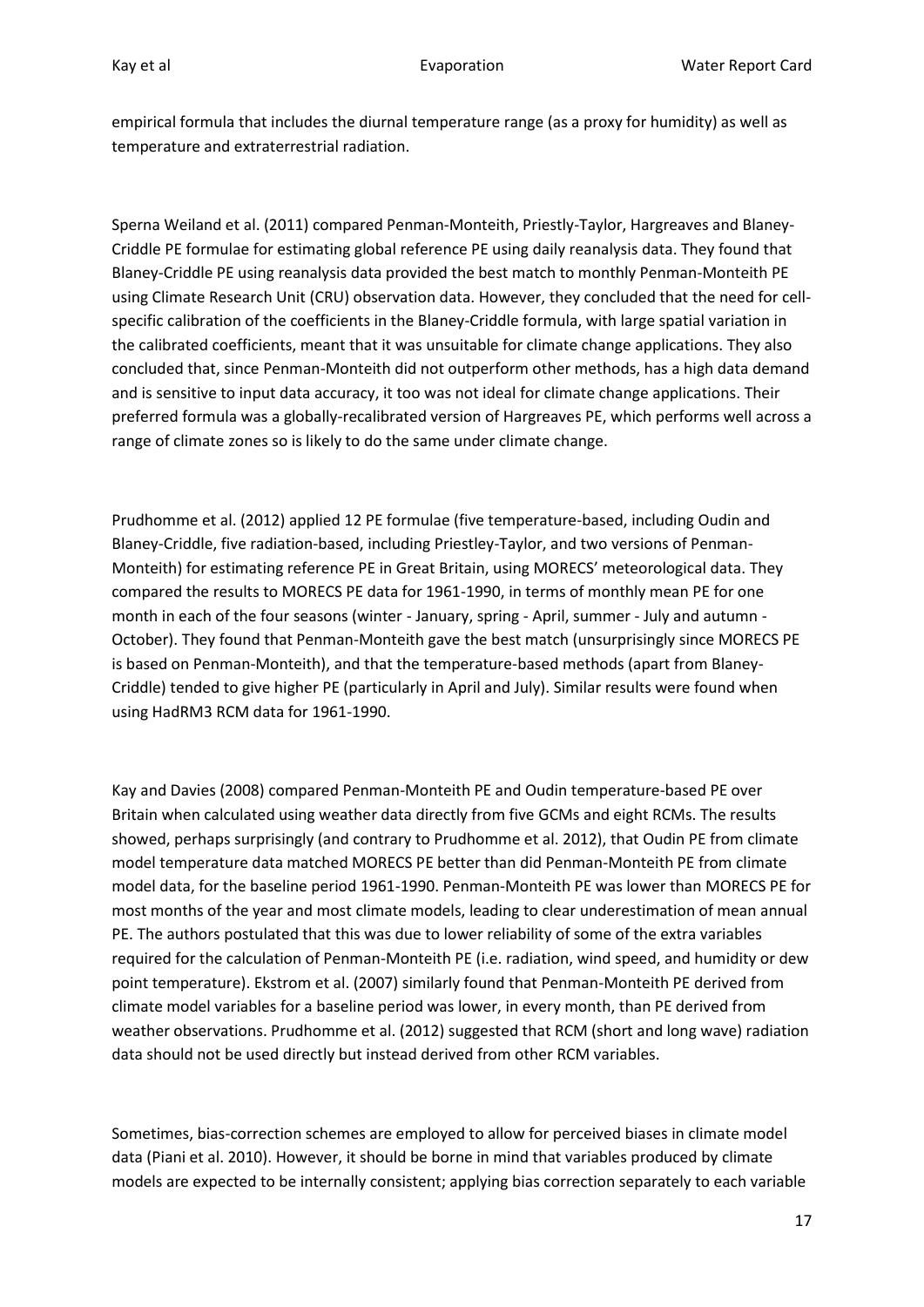required for PE estimation, or only to some variables, could introduce inconsistency and lead to incorrect PE estimates. A possible alternative is direct bias-correction of PE. This was attempted by Ekstrom et al. (2007), using simple monthly correction factors, but they still found the resulting baseline PE time-series to be unrealistic in terms of the range of daily values. Furthermore, bias correction assumes that any differences between observations and climate model estimates are due solely to bias in the climate model, rather than to multi-decadal natural variability for example, and that precisely the same bias applies for any future period. Thus any bias correction should be undertaken with extreme care.

#### <span id="page-17-0"></span>*PE projections for the UK*

Arnell (2011) uses data from 21 climate models, for six catchments in Britain, and constructs a climate scenario representing a 2°C rise in global mean temperature. Increases in annual PE (calculated using Penman-Monteith but with fixed wind speeds) are shown for all but one climate model, with significant variation between climate models and catchments (ranging from approximately -4% to +40%). Furthermore, annual PE changes are shown to be broadly related to annual temperature changes, although changes to relative humidity and (to a lesser extent) radiation also have an effect.

Fowler et al. (2008) use data from 13 RCMs, for the 2080s time-horizon under the A2 emissions scenario, with a weather generator to develop probabilistic estimates of future changes in temperature, precipitation and Penman-Monteith PE for the river Eden, Cumbria. They show increases in mean PE in all seasons, with the largest percentage increases in autumn (approximately +30% to +80%) and winter (+30% to +60%) and smallest percentage increases in spring (0% to +50%) and summer (+20% to +40%).

Kay and Davies (2008) use data from five GCMs and eight RCMs, again for the 2080s time-horizon under the A2 emissions scenario, to calculate changes in Penman-Monteith PE and Oudin temperature-based PE for Britain. They show that percentage changes in Oudin PE are positive throughout the year, and larger in winter than summer, whereas changes in Penman-Monteith PE can be negative for some months and some climate models, and show greater monthly variability. The annual PE increases are generally lower for Penman-Monteith PE than for Oudin PE in the north, but generally higher in the south. Percentage changes in annual Oudin PE range from about +12% to +34%, whereas those in Penman-Monteith PE range from about +6% to +56%.

Ekstrom et al. (2007) use data from the HadRM3H RCM over Europe, again for the 2080s timehorizon under the A2 emissions scenario, and show seasonal absolute differences between future and baseline Penman-Monteith PE. Differences are largest in the summer (4-8 mm/day over large parts of Europe; less over Britain) and smallest in the winter (less than 0.5 mm/day for most of Europe, including Britain). However, for hydrological modelling of a catchment in north-west England they chose to use Blaney-Criddle PE instead of Penman-Monteith PE, as the latter was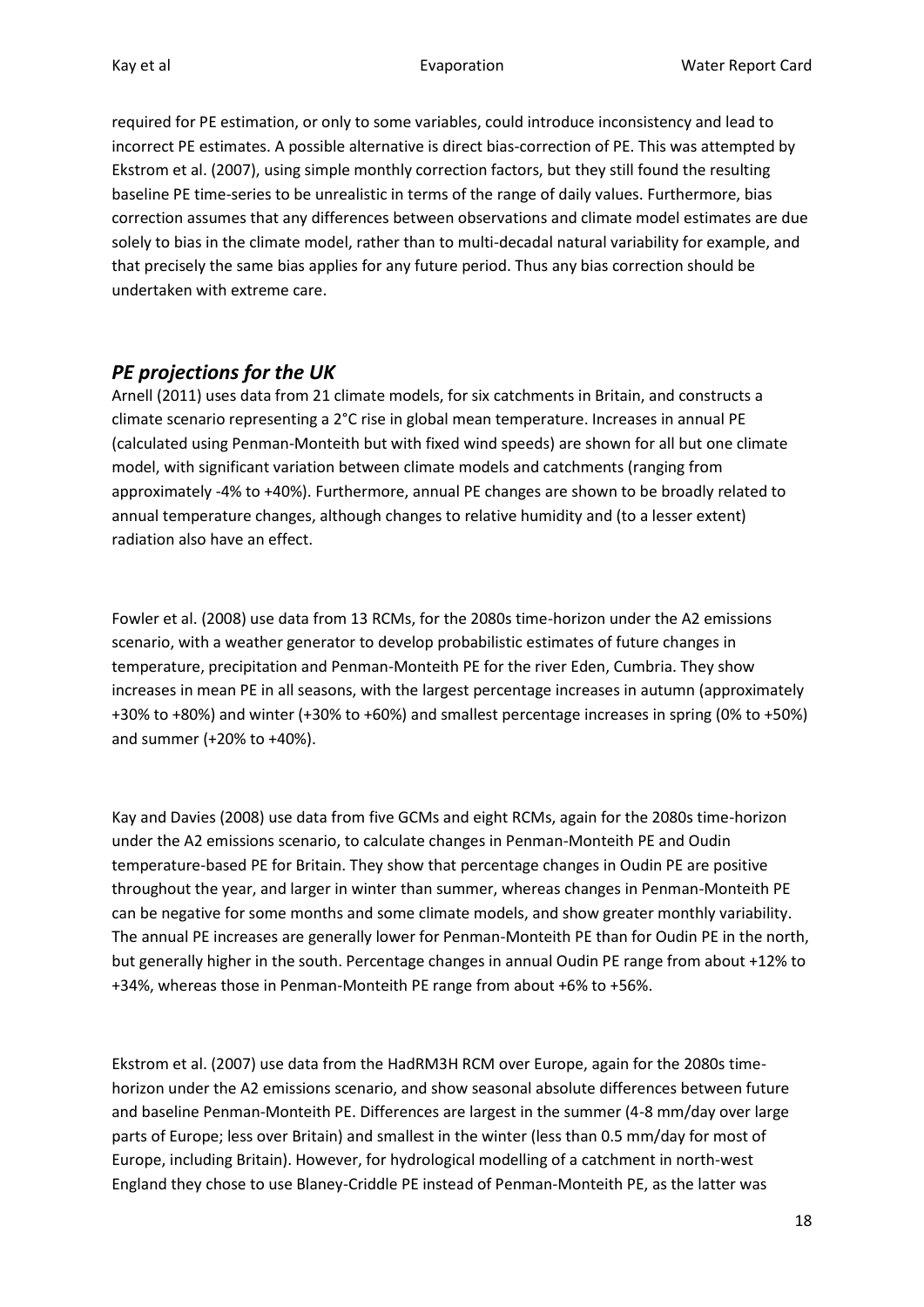considered to give a spread of daily values that was too large compared to observations, and to lead to percentage increases in PE that were too high (up to 80%) in summer; Blaney-Criddle gave a summer increase of less than 20%. Based on the latter research, Cameron (2006) decided to apply the Thornthwaite formula, rather than Penman-Monteith, to estimate changes in PE for modelling flood changes in the Lossie catchment in Scotland. They obtained changes in PE, for the 2080s timehorizon under the A2 emissions scenario, in the range 6.2% (June) to 20.8% (January).

Wilby and Harris (2006) use data from four GCMs with statistical downscaling, for the 2080s timehorizon under the A2 and B2 emissions scenarios, to model changes in low flows in the Thames. They obtain PE increases of 5-43% in winter and 11-22% in summer, but for two GCMs (ECHAM4 and HadCM3) the summer changes are larger than the winter ones, whereas for the other two GCMs (CGCM2 and CSIRO) the winter changes are larger than the summer ones. Wilby et al. (2006) use a similar method for modelling water resources and quality in the Kennet, using three of the same GCMs, but find much smaller increases in PE (3-9% in winter and 5-16% in summer) presumably due to the use of a different regression model for PE. Diaz-Nieto and Wilby (2005) showed that projected PE increases for the Thames derived via statistical downscaling (using temperature and specific and relative humidity) were roughly half those derived using the Penman-Monteith formula.

Chun et al. (2012) use data from the HadCM3 GCM for 1950-2099 under the A2 emissions scenario, to estimate changes in PE at 25 sites across Britain using both the Penman-Monteith formula and their GLM, which incorporates four meteorological variables (radiation, temperature, wind speed and relative humidity). They show annual PE increases almost everywhere, with greater percentage increases in the south-east than the north-west, but smaller percentage increases using the GLM than using Penman-Monteith. However, the site-specific parameter calibration required by the GLM may make its use under climate change questionable, as for Blaney-Criddle (Sperna Weiland et al. 2011).

Christierson et al. (2012) use UKCP09 probabilistic temperature change data, for the 2020s timehorizon under the A1B emissions scenario, and the Oudin temperature-based PE formula to calculate corresponding PE changes for each river-basin region in the UK, for their hydrological modelling of water resources. They present maps of the central estimate of PE changes which show an increase in PE across the country, with the largest changes occurring in the winter months. Plots of the range of monthly PE changes for two example catchments almost always show increases, usually in the range 0% to +30%, with a greater variation in winter than summer (but only present a 20-member subset of the full 10,000 UKCP09 set, selected via latin hypercube sampling). These were shown to be generally consistent with PE changes from an older set of scenarios, and with those calculated using RCM temperature data within the Oudin formula.

Similarly, Kay and Jones (2012) use UKCP09 probabilistic temperature change data, this time for the 2080s time-horizon under the A1B emissions scenario, and the Oudin PE formula to calculate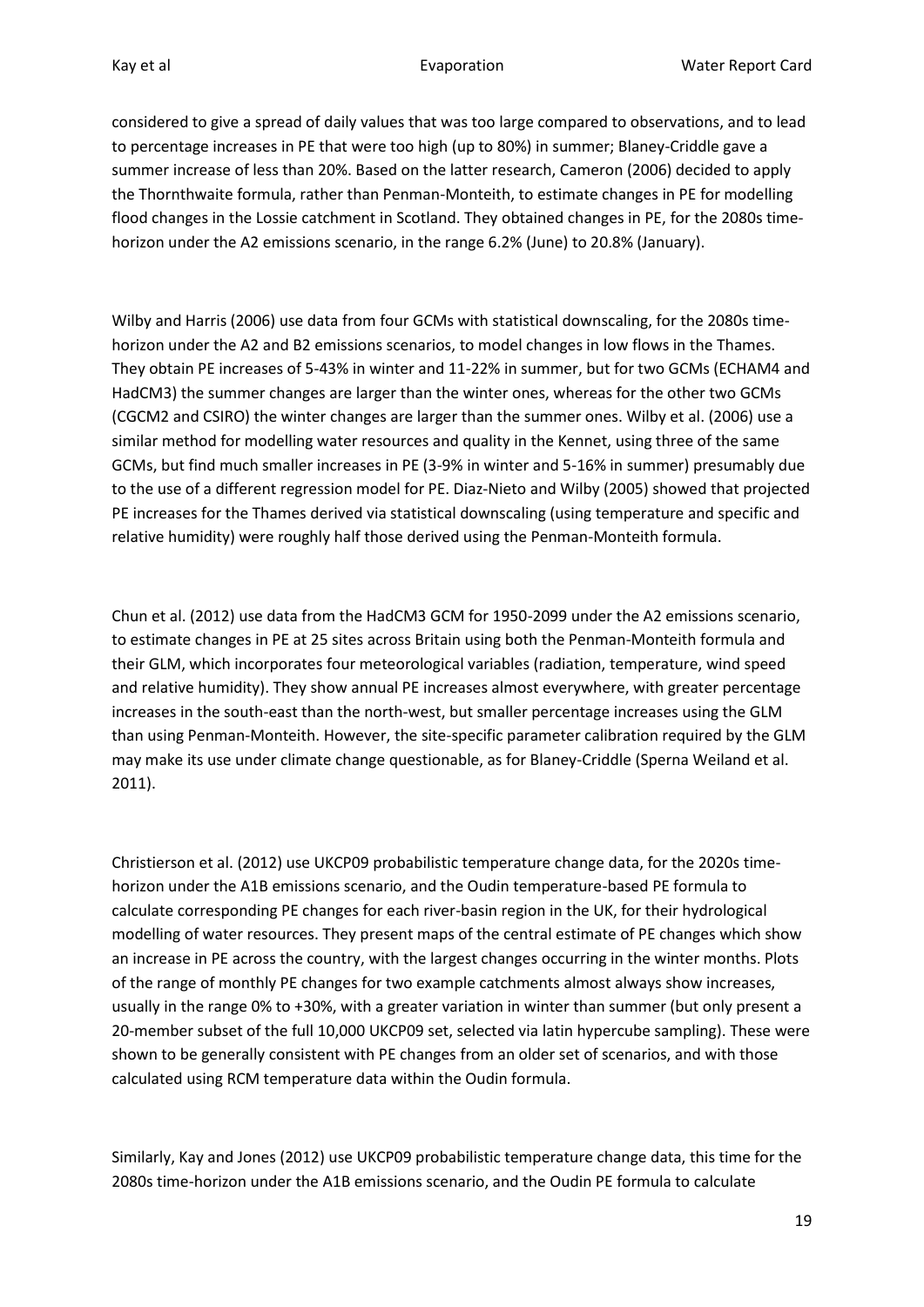corresponding PE changes for nine catchments in Britain. As shown by Christierson et al. (2012), the PE percentage changes are almost always positive, and are generally larger, with greater variation, in winter than summer. Here though, the changes are usually in the range 5% to 60%, which is larger than suggested by Christierson et al. (2012) because of the different time-horizons (2080s versus 2020s).

Prudhomme et al. (2012) use data from one of the 11 UKCP09 RCM ensemble members, for the 2050s time-horizon under the A1B emissions scenario, and compare the RCM-derived changes in PE across Great Britain for 12 PE formulae (five temperature-based, five radiation-based and two versions of Penman-Monteith). PE almost always shows an increase, although the magnitude varies between methods as well as by season and location. The largest variation between methods occurs during summer, and the temperature-based methods often (though not always) give larger increases than the other methods, with the radiation-based method often giving the smallest increases (or decreases).

Kingston et al. (2009) applied six different PE formulae, using data from five GCMs for a scenario representing a 2°C rise in global mean temperature, and compared the resulting latitudinallyaveraged annual PE changes (for 60°S to 60°N). PE increases were found for all latitudes, GCMs and PE formulae, and broadly followed corresponding temperature changes. However, significant differences were found between different PE formulae; Hamon (Hamon 1961) and Jensen-Haise (Jenson and Haise 1963) gave the largest PE changes at most latitudes, then Hargreaves, Penman-Monteith and Priestly-Taylor, although the differences are less at the UK's latitude than at lower latitudes. Blaney-Criddle gave PE changes that varied much less with latitude than the other methods.

#### <span id="page-19-0"></span>*PE projections with changes in transpiration controls*

Bell et al. (2011) developed a new method to estimate Penman-Monteith PE, which uses timevarying values of surface resistance produced by an RCM with an embedded land-surface scheme. This allows the surface resistance  $(r_c)$  to vary with the level of  $CO_2$  in the atmosphere, which could be an important mechanism of change in PE. Comparisons over Britain, using data from the HadRM3 RCM for 1961-1990, showed that using *r<sup>c</sup>* time-series from the RCM gave PE comparable to MORECS, but generally lower than when using MORECS' 12 fixed monthly values of *r<sup>c</sup>* , particularly in spring*.*  Similarly, for 2070-2099, using *r<sup>c</sup>* time-series from the RCM gave lower PE than when using fixed monthly values of *r<sup>c</sup>* . In terms of percentage increases in PE between the two periods, using fixed *r<sup>c</sup>* gives increases in the range 15%-34%, whereas using *r<sup>c</sup>* time-series gives increases in the range 3%- 7% — significantly lower. However, it should be noted that not all possible feedbacks are included in this RCM run (for example, no changes to leaf area index or land cover are applied); PE changes may be somewhere between the two shown if other mechanisms were included.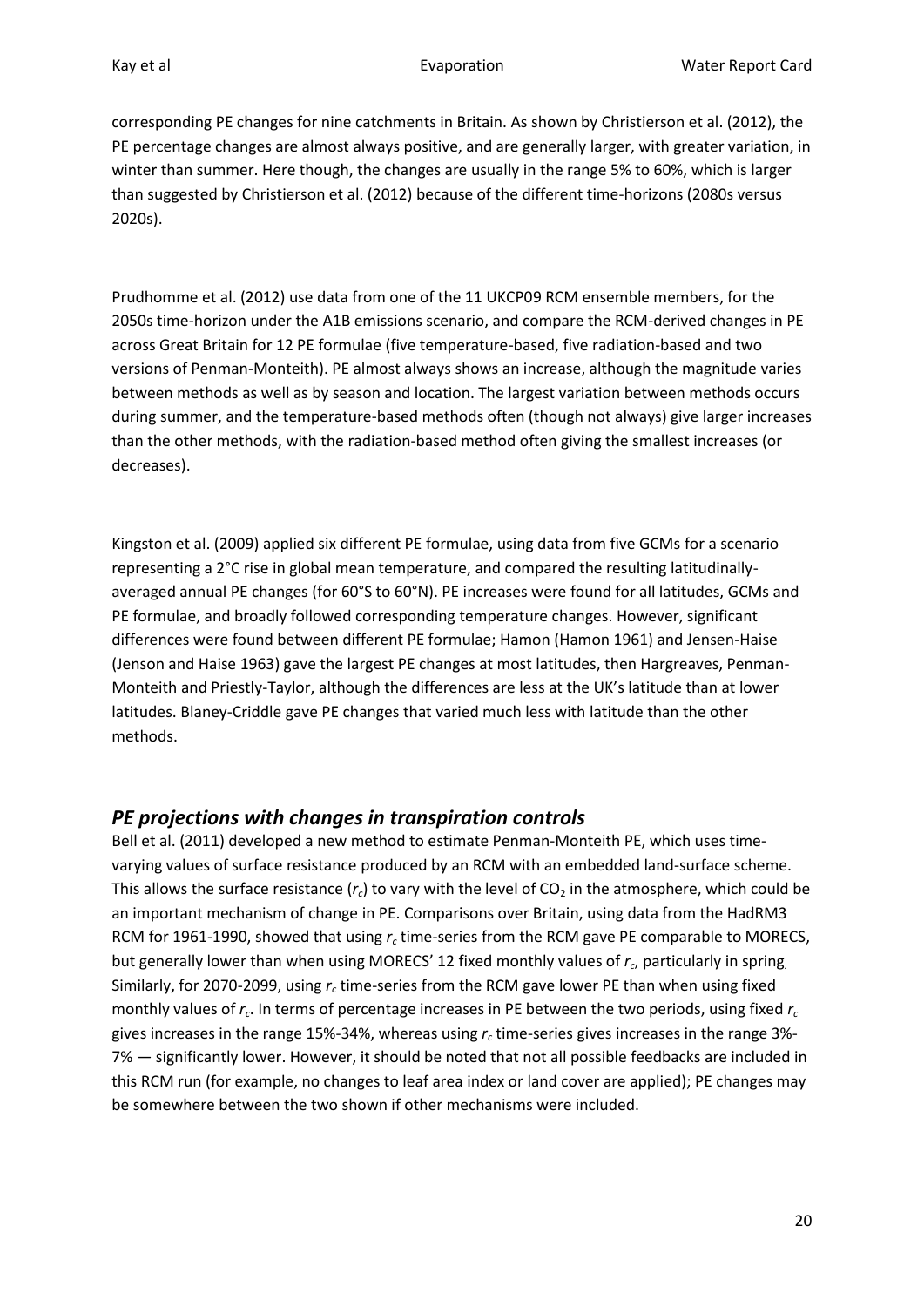Kay and Jones (2012) used the PE method developed by Bell et al. (2011), when applying RCM data alongside UKCP09 probabilistic data. They showed that percentage changes in PE from an 11 member RCM ensemble (with corresponding *r<sup>c</sup>* time-series) were more variable than those derived using probabilistic temperature changes to calculate changes in Oudin PE. The biggest difference between the two sets of percentage changes in PE occurred in winter and spring, where the RCM PE changes were often lower than the probabilistic PE changes. However, even large percentage changes in PE are not really significant in winter in the UK, since the baseline PE is very small. Differences in spring could be more important.

Moratiel et al. (2011) investigate possible changes in grass reference PE in a part of Spain, including the effect of a change in  $r_c$  due to CO<sub>2</sub> concentrations rising from 372ppm to 550ppm by 2050. They do this by quantifying trends in observed weather variables for 1980-2009, extending these over the next 50 years, and using them to calculated Penman-Monteith PE both with the current *r<sup>c</sup>* (70 s/m) and an approximated future *r<sup>c</sup>* assuming stomatal closure (87 s/m). They find PE increases of about 10% with current *r<sup>c</sup>* but only about 5% when *r<sup>c</sup>* is also changed, thus reducing the PE increase by about half. This is similar to the findings of Bell et al. (2011), although there the differences are larger, perhaps because of the later time-horizon.

### *Effect of PE uncertainty on hydrological projections*

From a hydrological perspective, differences in PE projections are only crucial if they are likely to result in different hydrological projections. The apparently frequent insensitivity of hydrological modelling to PE accuracy (Sectio[n 0\)](#page-6-0) suggests that accurate PE projections will not always be important. Sperna Weiland et al. (2011), using reanalysis data for 1979-2002, show a general reduction in the variability of results between six different PE methods when moving down their global hydrological modelling chain, from PE to AE to runoff to river flows. They thus suggest that 'the selection of a PET method may be of minor influence on the resulting river flow modelled with a hydrological model', except for relatively limited regions where the variability remains high (which do not include the UK).

Kay and Davies (2008) look at the extra uncertainty introduced into hydrological impacts for three catchments in Britain, using PE changes derived from Penman-Monteith and Oudin formulae with data from 13 climate models (5 GCMs and 8 RCMs). The results suggest that the extra uncertainty is greatest for changes in low to median flows, although possibly still important for changes in high flows in some catchments, but that climate model uncertainty dominates.

Arnell (1999) tested the effect of using Priestly-Taylor PE in place of Penman-Monteith PE, in his modelling of changes in runoff in Europe for the 2050s under four different scenarios of climate change. As the PE increases using Priestly-Taylor PE were generally smaller than those for Penman-Monteith PE, the pattern of runoff changes followed that of rainfall changes more closely. However, the PE uncertainty was generally less than climate change scenario uncertainty.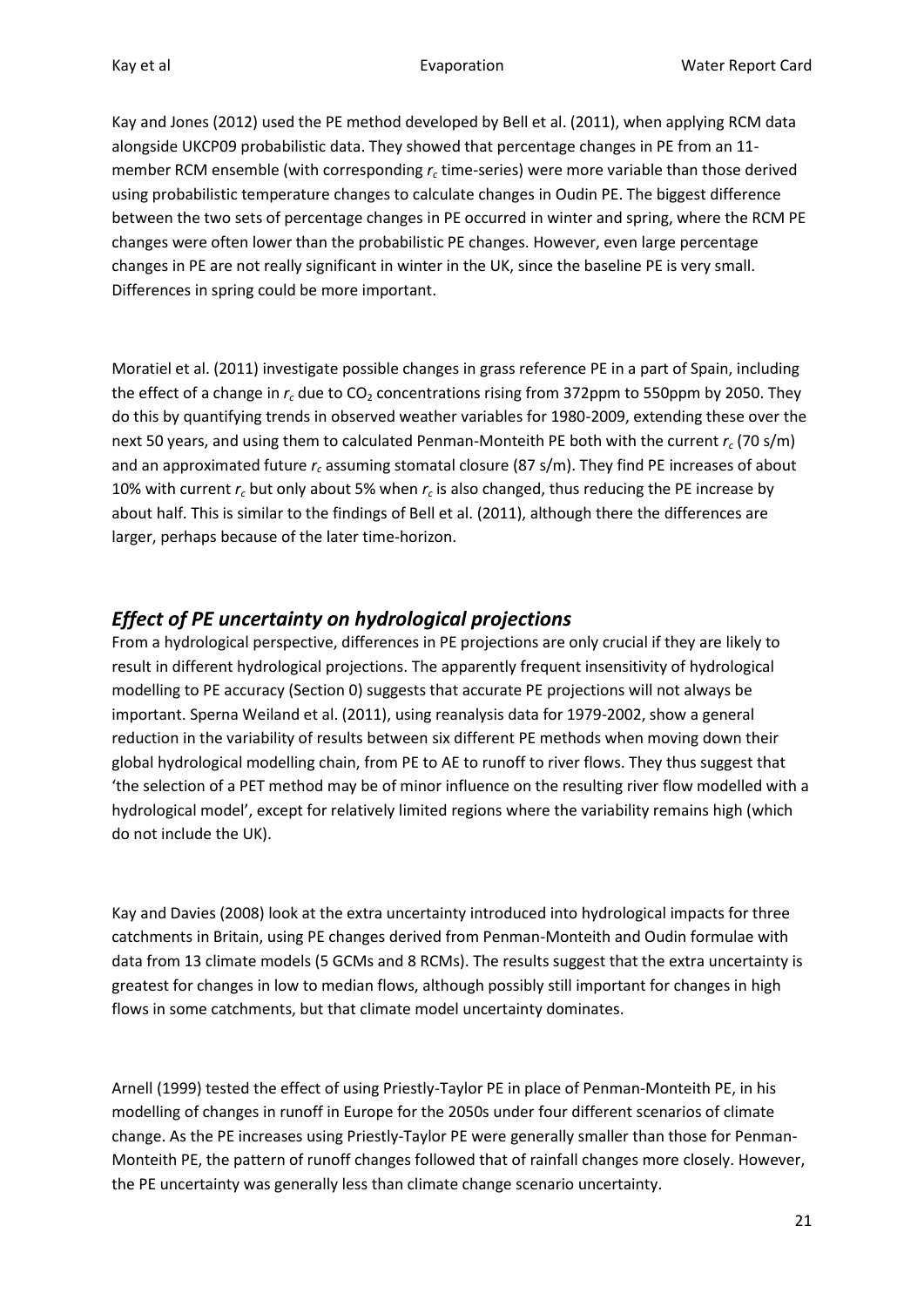Kingston et al. (2009) assessed the effect of six different PE formulae on the global extent of arid (rainfall/PE < 1) and humid (rainfall/PE  $\geq$  1) regions, and on regional water surpluses (annual rainfall minus PE, for months where rainfall > PE), with 5 GCMs for a 2°C rise in global mean temperature. They showed that, although almost all GCMs and PE formulae agreed on an increase in the extent of arid areas (and corresponding decrease in the extent of humid areas), they disagreed on the amount of change. Since the east of England is verging on being arid [\(Figure 1\)](#page-8-0), this uncertainty could affect parts of Britain. Furthermore, the regional water surplus analysis of Kingston et al. (2009) indicates that PE uncertainty is of comparable magnitude to GCM uncertainty, although this analysis was only done for Mediterranean, East African and Southeast Asian regions, so did not cover Britain.

Betts et al. (2007) modelled the change in continental runoff under a doubling of  $CO<sub>2</sub>$ , and showed that including the effect of stomatal closure under higher  $CO<sub>2</sub>$  concentrations led to larger increases in runoff (17±5%) than including only radiative forcing (11±6%). The difference was slightly less when changes in land cover and leaf area index were also included. Similar effects were seen for changes in flood peaks in the Thames Basin, using data from an 11-member perturbed-physics RCM ensemble to drive the Grid-to-Grid hydrological model (Bell et al. 2012). There, the percentage changes in flood peaks were higher when averaged over the 6-member sub-ensemble which included the effect of stomatal closure, and lower when averaged over the 5-member sub-ensemble which did not included the effect of stomatal closure. However, the simultaneous variation of other parameters in the climate model perturbed-physics ensemble means that this result should be interpreted with caution.

# **Confidence assessment**

[Figure 5](#page-22-0) presents an assessment of the confidence in the direction of historical trends and future projections for evaporation in the UK, using the "evidence" and "agreement" classifications of the IPCC. (www.ipcc.ch/pdf/supporting-material/uncertainty-guidance-note.pdf). The "evidence" classification draws on the amount and quality of evidence of spatially and temporally consistent changes, while the "agreement" classification considers the level of agreement between different studies.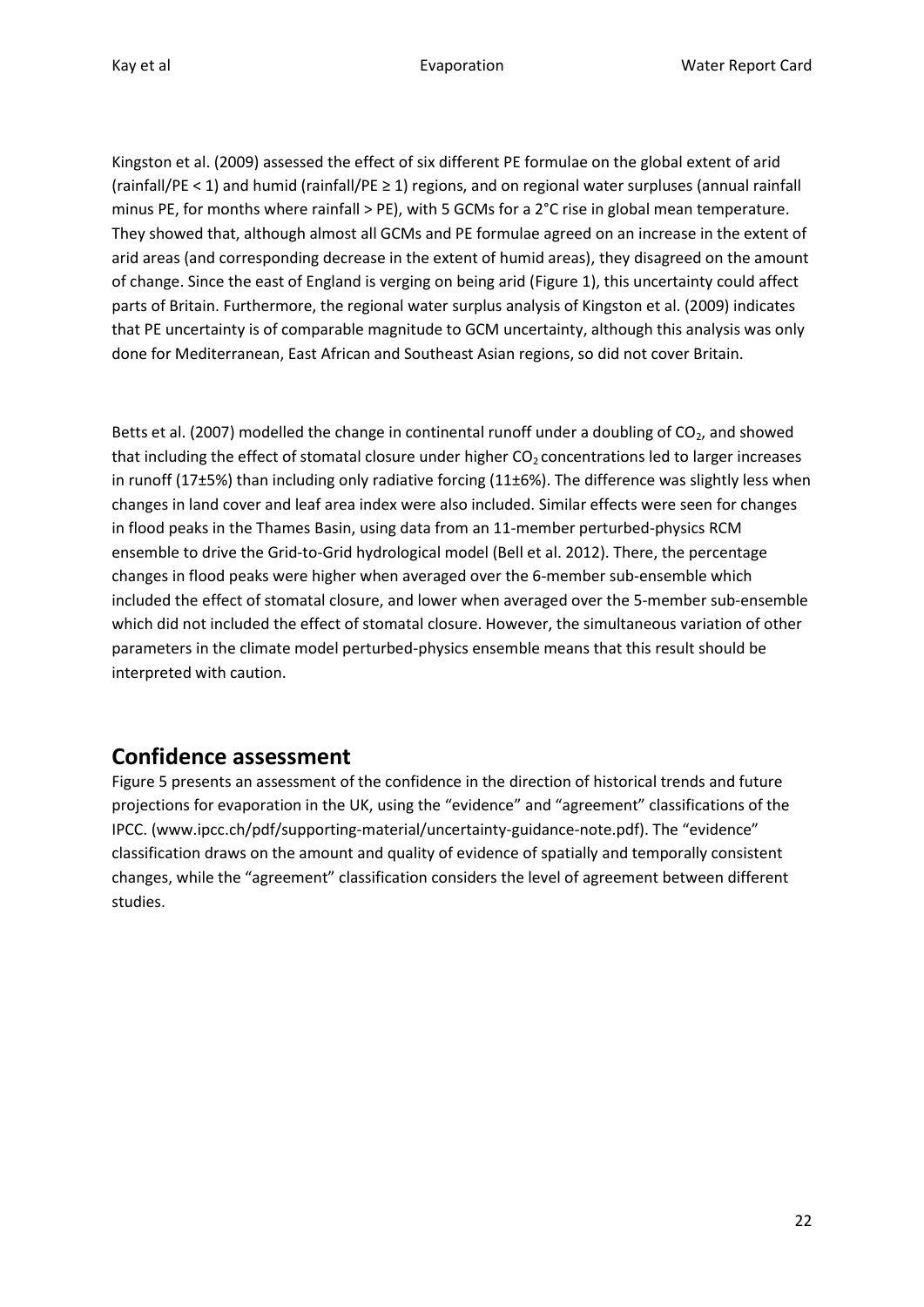| Kay et al |  |  | Evaporation | <b>Water Report Card</b> |  |
|-----------|--|--|-------------|--------------------------|--|
|           |  |  |             |                          |  |

|                                  |                  |  |          | High agreement<br>Limited evidence | High agreement<br>Medium evidence                                     | High agreement<br>Robust evidence |  |  |
|----------------------------------|------------------|--|----------|------------------------------------|-----------------------------------------------------------------------|-----------------------------------|--|--|
| <b>PE-historical</b>             | <b>PE-future</b> |  |          | <b>Limited evidence</b>            | Medium agreement Medium agreement Medium agreement<br>Medium evidence | Robust evidence                   |  |  |
| AE-historical                    |                  |  | greement | Low agreement<br>Limited evidence  | Low agreement<br>Medium evidence                                      | Low agreement<br>Robust evidence  |  |  |
| Evidence (type, amount, quality) |                  |  |          |                                    |                                                                       |                                   |  |  |

#### <span id="page-22-0"></span>**Figure 5 Confidence assessment for the direction of historical trends in PE and AE in the UK (PE-historical and AE-historical) and the direction of future projections of PE in the UK (PE-future) (left), with the assessment key (right).**

The assessment of the direction of historical trends in PE and AE is based on the studies discussed in Sectio[n 0,](#page-11-0) while the assessment of the direction of change indicated by future PE projections is based on the studies discussed in Sections [0](#page-17-0) and [0.](#page-19-0) Judgment of each class is clearly subjective. In this case there is judged to be limited evidence of historical trends in either PE or AE, but with more agreement about increasing trends in PE (Medium agreement) than about any trends in AE (Low agreement). There are more studies discussing future PE projections (Medium evidence) and most agree on an increase in PE in the UK (Medium agreement).

Note that this confidence assessment considers only the direction, not the magnitude, of any evaporation trends or projections. This is due to the general lack of quantification of historical trends and the difficulties in comparing projections between disparate studies (see discussion in Section 6).

# **Discussion and conclusions**

The aim of this paper was to present a review of historical trends and future projections for evaporation in the UK, and to provide a hydrological perspective on these.

Evaporation is frequently estimated from meteorological data, using either empirical formulae (of varying complexity) or formulae based on representation of physical processes. The Met Office's MORECS and MOSES systems apply the physically-based Penman-Monteith PE formulation to derive PE estimates from meteorological observations over Britain. These PE data are often used, along with rainfall, as inputs for hydrological modelling, although there is ongoing debate as to which to use: MORECS or MOSES. While hydrological models may be relatively insensitive to the absolute accuracy of PE data, inaccurate data can cause difficulties with calibration such as failure to close the annual water balance or instability in model parameters. Although PE is less spatially and temporally variable than rainfall, and has a well-defined seasonal pattern, AE accounts for the loss of a significant proportion of incoming rainfall across much of southern and eastern England. These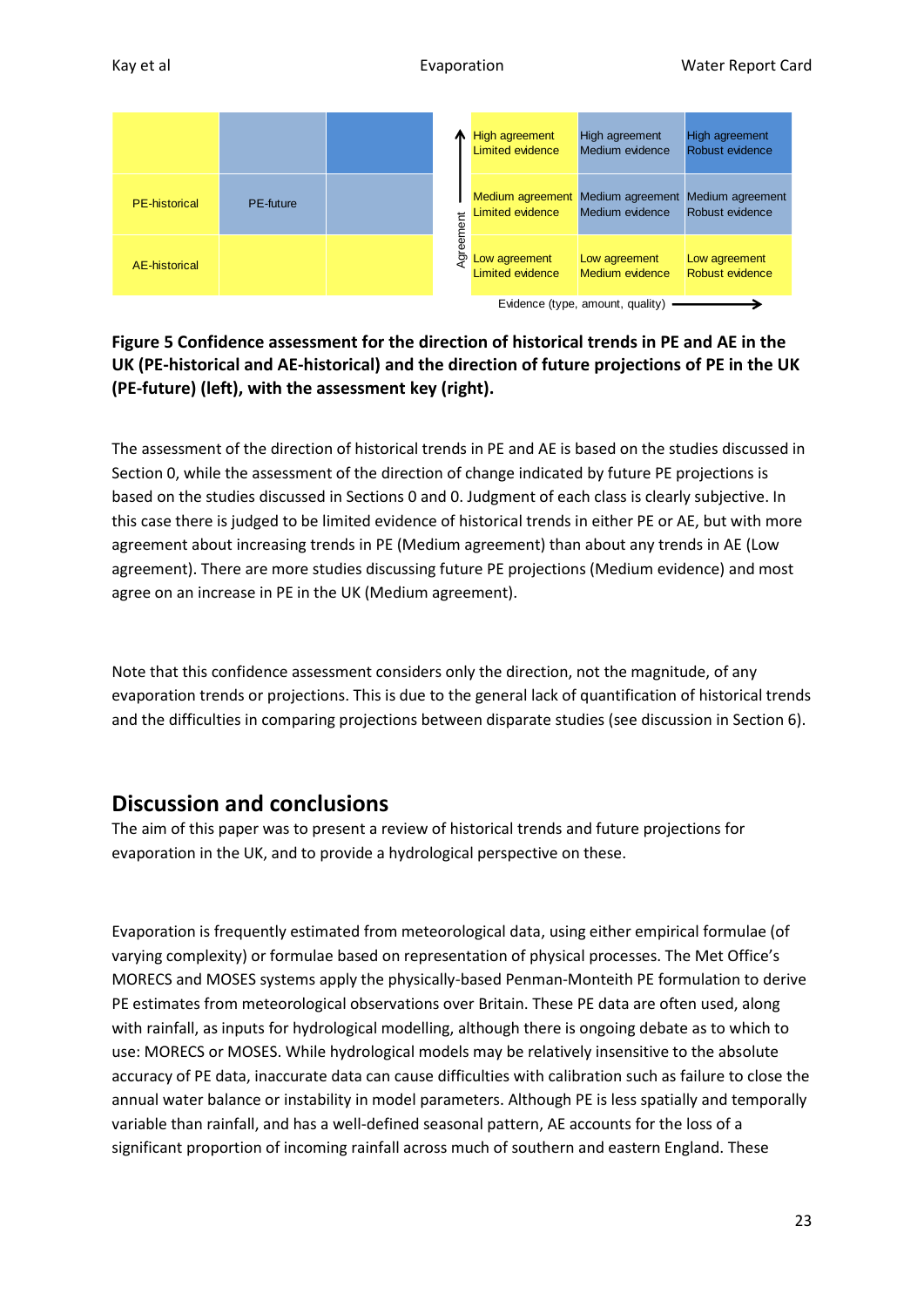factors are important considerations when hydrological models are applied, especially when simulating the impacts of environmental change (including climate change).

There is relatively little information on historical trends in evaporation in the UK, or indeed globally, whether actual or potential evaporation (AE or PE). The few studies there have been in the UK generally indicate increases in PE, and one study has shown an increase in AE. Globally, both increases and decreases in PE have been detected in different areas, with different causes, although decreasing wind speeds tend to be the primary cause suggested for any PE decreases. A more recent global decline in data-driven estimates of AE has been attributed to decreasing soil moisture.

Direct measurement of evaporation is progressing from localised observations to remotely sensed estimates from large areas. Combined analyses for the UK of AE measurements, satellite data, observed changes in the meteorological variables which affect evaporation, and observed changes in river flow data should, together with further modelling, enable a better understanding of the direction, magnitude and causes of any changes in AE and PE (e.g. Donohue et al. 2010).

There is little consensus within the scientific community on the best approach for deriving future projections of PE; some authors believe that PE projections must use formulae which include all meteorological variables that influence PE, while others believe that the sensitivity of such formulae to data quality makes this inadvisable, or that the choice will not make much difference in subsequent hydrological modelling. The dilemma is summarised by Kingston et al. (2009), who considers 'whether more reliable estimation of changes in PET can be obtained from physicallybased methods (e.g. Penman-Monteith) with uncertain data quality, or more empirical methods (e.g. Hargreaves) with more reliable input data'. Vorosmarty et al. (1998) argue that 'Although these [physically-based PE] methods are attractive on theoretical grounds, the degree to which the necessary input data sets can be successfully assembled…remains an open question. Use of more physically realistic evaporation functions must be weighed against potential inaccuracies in, and inconsistencies among, the several climatic forcing fields used by these methods'. The choice is further complicated when considering possible changes in plant behaviour under higher carbon dioxide concentrations (stomatal closure, increased plant growth etc).

Most studies presenting PE projections for the UK indicate increases in annual PE totals, although some studies suggest (small) decreases in PE for one or two months of the year. However, there is considerable variation in the magnitude of the projections, caused not just by the PE formula applied but by the climate model, emissions scenario and time-horizon, and according to the location investigated. These factors make it difficult to compare PE projections between studies, as do the varied ways of describing the changes (i.e. percentage or absolute changes, and monthly, seasonal or annual changes).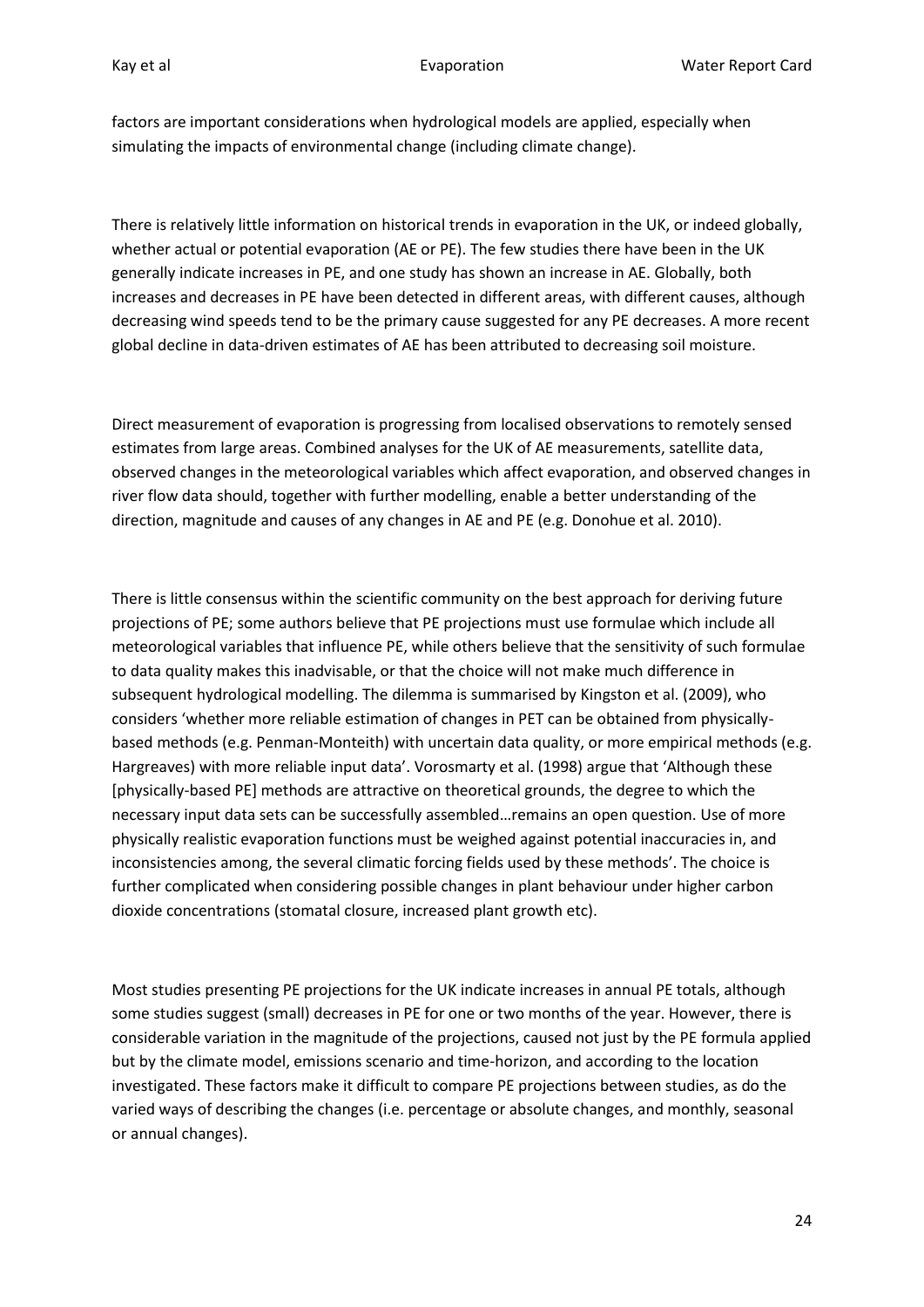It has been suggested that the choice of PE scheme could be particularly important in regions where precipitation and PE are in close balance with each other (e.g. Kingston et al. 2009). The maps in Sectio[n 0,](#page-7-0) based on MORECS data for 1961-1990, show that this is likely to include parts of the UK, although changes in rainfall as well as PE make it difficult to predict precisely which areas are likely to be most affected. Bormann (2011) suggests calculating the change in the annual climatic water budget (change in annual precipitation minus annual PE, from baseline to future climate), to test the sensitivity of a given location to choice of PE scheme. Where the changes are relatively consistent between different PE schemes, the choice is probably not crucial, but the choice needs greater consideration where there is more variation between schemes. However, likely changes in the seasonality of UK rainfall under climate change (Murphy et al. 2009) mean that such annual water balance tests may mask important seasonal changes. Plots of monthly mean rainfall and PE under climate change may be more informative.

In some circumstances, it may be necessary to extend the sensitivity study through to the hydrological modelling, as the importance of PE is likely to vary according to the hydrological aspect under investigation as well as the catchment location (e.g. Kay and Davies 2008). Nevertheless, a number of studies have shown that impacts uncertainty due to climate model structure is greater than uncertainty due to PE formulation, which suggests that, where the capacity for hydrological model runs is limited, the priority should be to cover climate model uncertainty more comprehensively.

The question remains: which PE schemes are likely to be more (or less) reliable when applied with climate model data? The answer requires investigation of 1) which meteorological variables are likely to be most important in terms of possible PE changes in the UK (i.e. what complexity of model is really necessary here?), and 2) the reliability of each of the meteorological variables when taken from climate models for baseline and future climates in the UK. Together, these could enable the derivation of improved projections of PE for the UK from climate model data, provided the reliability of the appropriate climate model variables can be demonstrated. Further investigation is also needed into the effect of climate change on plant transpiration, and the feedbacks between climate change, plant growth and land-cover change.

Clarification of the best ways to both measure and model evapotranspiration (AE or PE) would be particularly useful, as the global hydrological and climate modelling of Ziegler et al. (2003) suggests that the detection time for trends in evaporation should be less than that for either precipitation or runoff, because of the much greater natural variability of the latter two. For example, for Europe for 2000-2099 (under the A2 emissions scenario) their analysis gives an AE trend of 0.45 mm/yr, detectable in 48 years, whereas the precipitation trend is larger (0.62 mm/yr) but only detectable in 58 years, and the runoff trend is smaller (0.14 mm/yr) and only detectable in 132 years.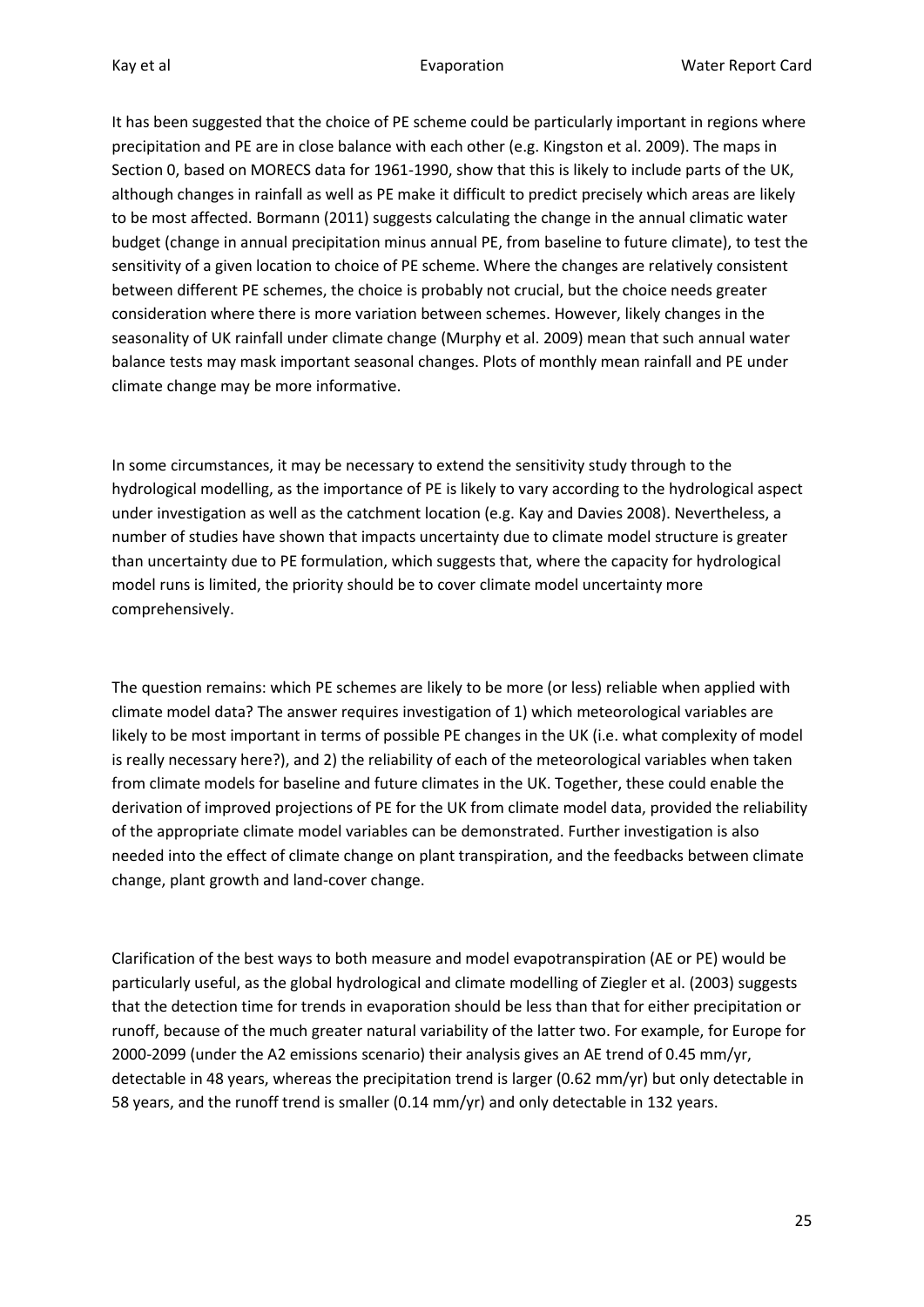# **References**

Allen, R.G., Pereira, L.S., Raes, D. and Smith, M. (1998). Crop evapotranspiration (guidelines for computing crop water requirements). FAO Irrigation and Drainage Paper No. 56.

Allen, R.G., Smith, M., Pereira, L.S. and Perrier, A. (1994). An update for the calculation of reference evapotranspiration. ICID Bulletin, **43**(2), 35-92.

Andréassian, V., Perrin, C. and Michel, C. (2004). Impact of imperfect potential evapotranspiration knowledge in the efficiency and parameters of watershed models. Journal of Hydrology, **286**, 19-35.

Arnell, N.W. (1999). The effect of climate change on hydrological regimes in Europe: a continental perspective. Global Environmental Change, **9**, 5-23.

Arnell, N.W. (2011). Uncertainty in the relationship between climate forcing and hydrological response in UK catchments. Hydrology and Earth System Sciences, **15**, 897-912.

Bates, B.C., Kundzewicz, Z.W., Wu, S. and Palutikof, J.P. (Eds.), (2008). Climate Change and Water. Technical Paper of the Intergovernmental Panel on Climate Change, IPCC Secretariat, Geneva, 210pp.

Bell, V.A, Gedney, N., Kay, A.L., Smith, R., Jones, R.G. and Moore, R.J. (2011). Estimating potential evaporation from vegetated surfaces for water management impact assessments using climate model output. Journal of Hydrometeorology, **12**, 1127-1136, doi: 10.1175/2011JHM1379.1.

Bell, V.A., Kay, A.L., Cole, S.J., Jones, R.G., Moore, R.J. and Reynard, N.S (2012). How might climate change affect river flows across the Thames Basin? An area-wide analysis using the UKCP09 Regional Climate Model ensemble. Journal of Hydrology, **442-443**, 89-104, doi: 10.1016/j.jhydrol.2012.04.001.

Bell, V.A., Kay, A.L., Jones, R.G., Moore, R.J. and Reynard, N.S. (2009). Use of soil data in a grid-based hydrological model to estimate spatial variation in changing flood risk across the UK. Journal of Hydrology, **377**, 335-350.

Best, M.J., Pryor, M., Clark, D.B. et al. (2011). The Joint UK Land Environment Simulator (JULES), model description – Part 1: Energy and water fluxes, Geosci. Model Dev., **4**, 677-699.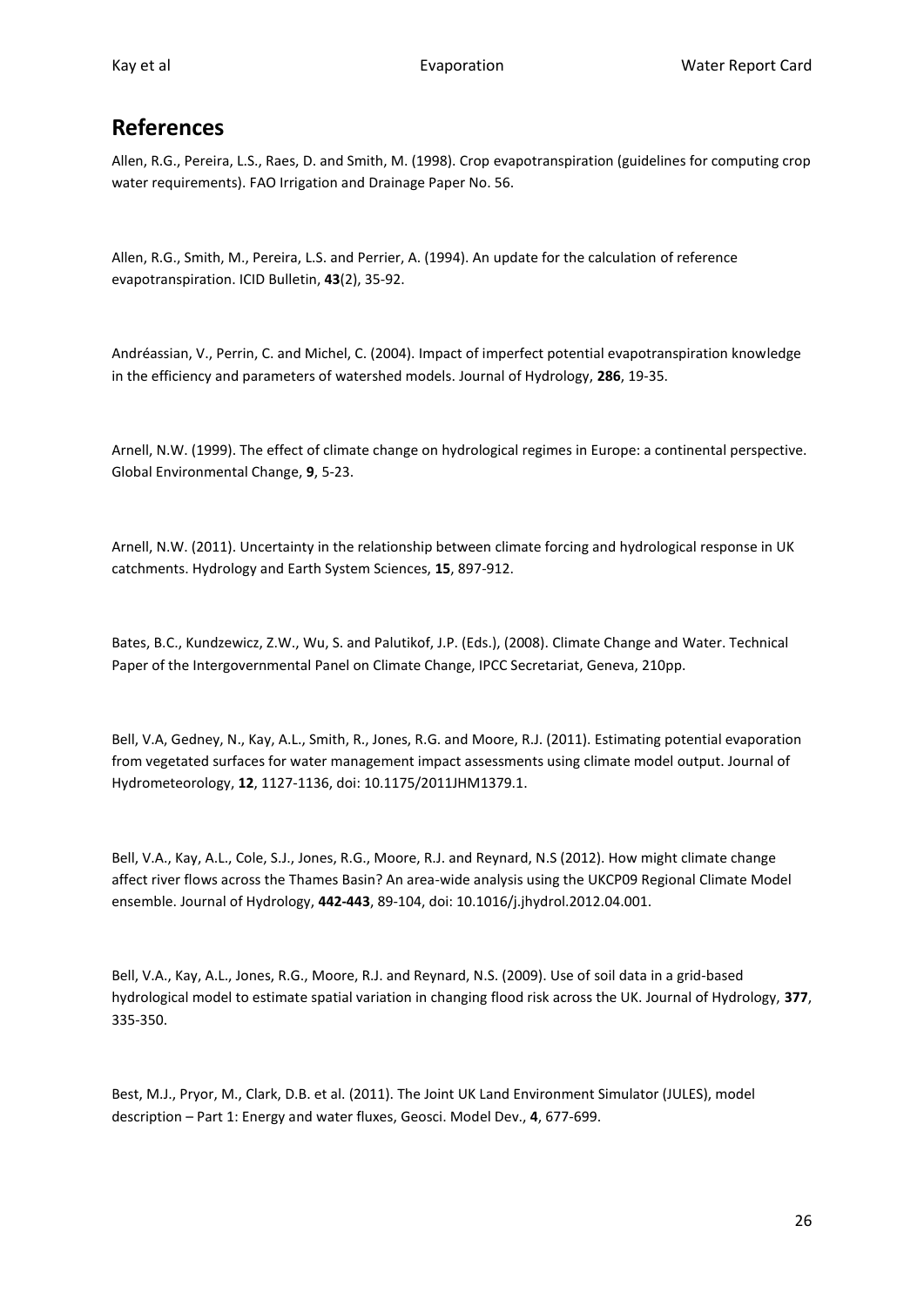Betts, R.A., Boucher, O., Collins, M., Cox, P.M., Falloon, P.D., Gedney, N., Hemming, D.L., Huntingford, C., Jones, C.D., Sexton, D.M.H. and Webb, M.J. (2007). Projected increase in continental runoff due to plant responses to increasing carbon dioxide. Nature, **448**, 1037-1041.

Blaney, H.F. and Criddle, W.D. (1950). Determining water requirements in irrigated areas from climatological and irrigation data. US Department of Agriculture (Soil Conservation Service) Technical Paper 96.

Blyth, E.M., Gash, J.H.C., Lloyd, A., Pryor, M., Weeden, G.P. and Shuttleworth, W.J. (2010). Evaluating the JULES land surface model energy fluxes using FLUXNET data. Journal of Hydrometeorology, **11**, 509-519.

Bormann (2011). Sensitivity analysis of 18 different potential evapotranspiration models to observed climatic change at German climate stations. Climatic Change, **104**, 729-753.

Boughton, W. (2006). Calibrations of a daily rainfall-runoff model with poor quality data. Environmental Modelling and Software, **21**, 1114-1128.

Burn, D.H. and Hesch, N.M. (2007). Trends in evaporation for the Canadian Prairies. Journal of Hydrology, **336**, 61-73.

Burt, C.M., Mutziger, A.J., Allen, R.G. and Howell, T.A. (2005). Evaporation research: Review and interpretation. Journal of Irrigation and Drainage Engineering, ASCE **131**, 37-58.

Burt, T.P. and Shahgedanova (1998). An historical record of evaporation losses since 1815 calculated using long-term observations from the Radcliffe Meteorological Station, Oxford, England. Journal of Hydrology, **205**, 101-111.

Cain, J.D., Batchelor, C.H., Gash, J.H.C. and Harding, R.J. (1998). Comment on the paper 'Towards a rational definition of potential evaporation' by J.P. Lhomme. Hydrology and Earth System Sciences, **2**, 257-264.

Calder, I.R., Harding, R.J. and Rosier, P.T.W. (1983). An objective assessment of soil-moisture deficit models. Journal of Hydrology, **60**, 329-355.

Cameron, D. (2006). An application of the UKCIP02 climate change scenarios to flood estimation by continuous simulation for a gauged catchment in the northeast of Scotland, UK (with uncertainty). Journal of Hydrology, **328**, 212-226.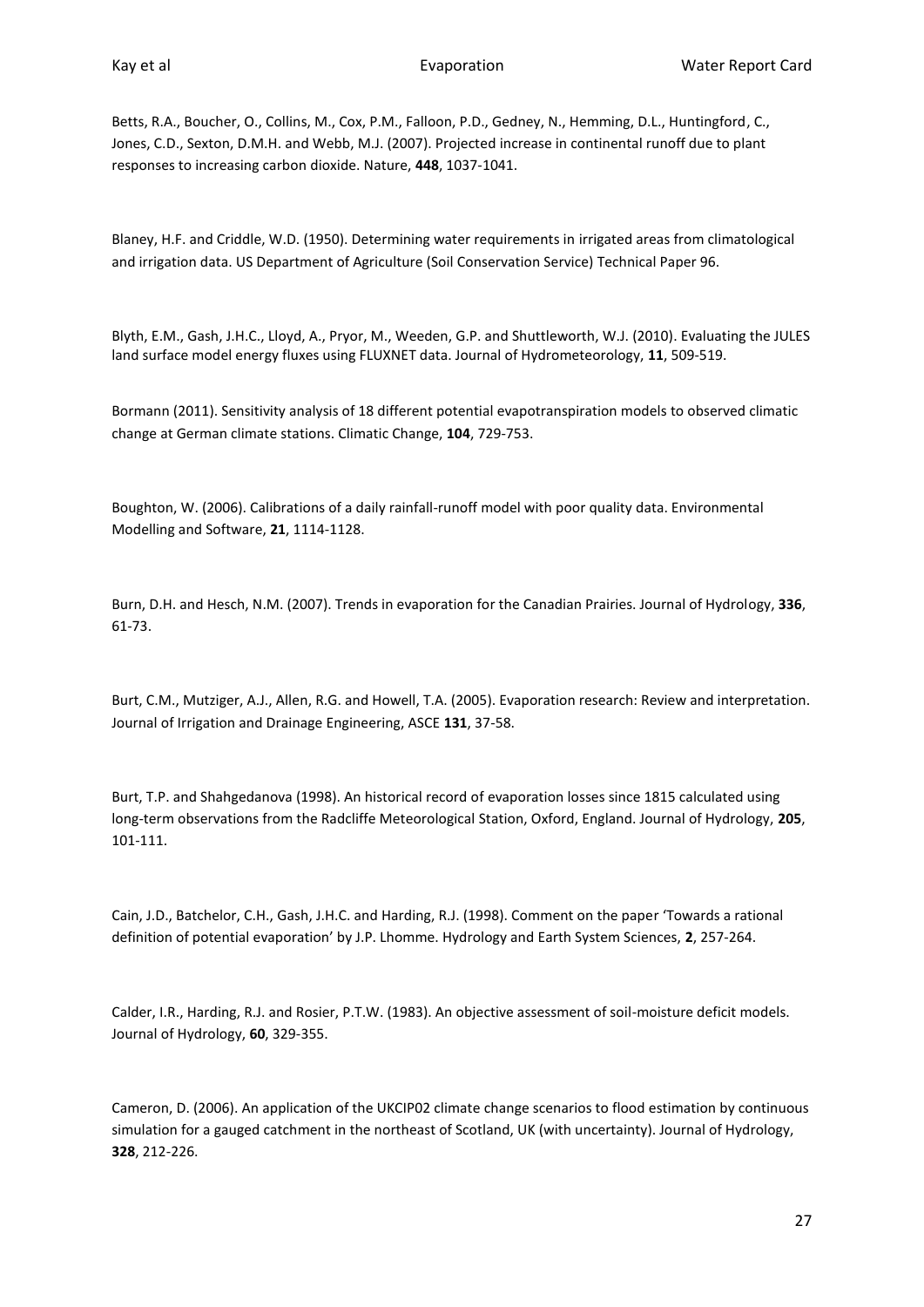Chun, K.P., Wheater, H.S. and Onof, C. (2012). Projecting and hindcasting potential evaporation for the UK between 1950 and 2099. Climatic Change, **113**, 639-661.

Christierson. B.V., Vidal, J. and Wade, S.D. (2012). Using UKCP09 probabilistic climate information for UK water resource planning. Journal of Hydrology, **424-425**, 48-67.

Cox, P.M., Huntingford, C. and Harding, R.J. (1998). A canopy conductance and photosynthesis model for use in a GCM land surface scheme. Journal of Hydrology, **213**, 79-94.

Cox, P.M., Betts, R.A., Bunton, C.B., Essery, R.L.H., Rowntree, P.R. and Smith, J. (1999). The impact of new land surface physics on the GCM simulation of climate and climate sensitivity. Climate Dynamics, **15**, 183–203.

Crane, S.B. and Hudson, J.A. (1997). The impact of site factors and climate variability on the calculation of potential evaporation at Moel Cynnedd, Plynlimon. Hydrology and Earth System Sciences, **1**, 429-445.

Crooks, S. and Davies, H. (2001). Assessment of land use change in the Thames catchment and its effect on the flood regime of the river. Physics and Chemistry of the Earth B, **26**, 583-591.

Crooks, S.M. and Naden, P.S. (2007). CLASSIC: a semi-distributed modelling system. Hydrology and Earth System Sciences, **11**, 516-531.

Diaz-Nieto, J, and Wilby, R.L. (2005). A comparison of statistical downscaling and climate change factor methods: impacts on low flows in the River Thames, United Kingdom. Climatic Change, **69**, 245-268.

Donohue, R.J., McVicar, T.R. and Roderick, M.L. (2010). Assessing the ability of potential evaporation formulations to capture the dynamics in evaporative demand within a changing climate. Journal of Hydrology, **386**, 186-197.

Dunn, S.M. and Mackay, R. (1995). Spatial variation in evapotranspiration and the influence of land use on catchment hydrology. Journal of Hydrology, **171**, 49-73.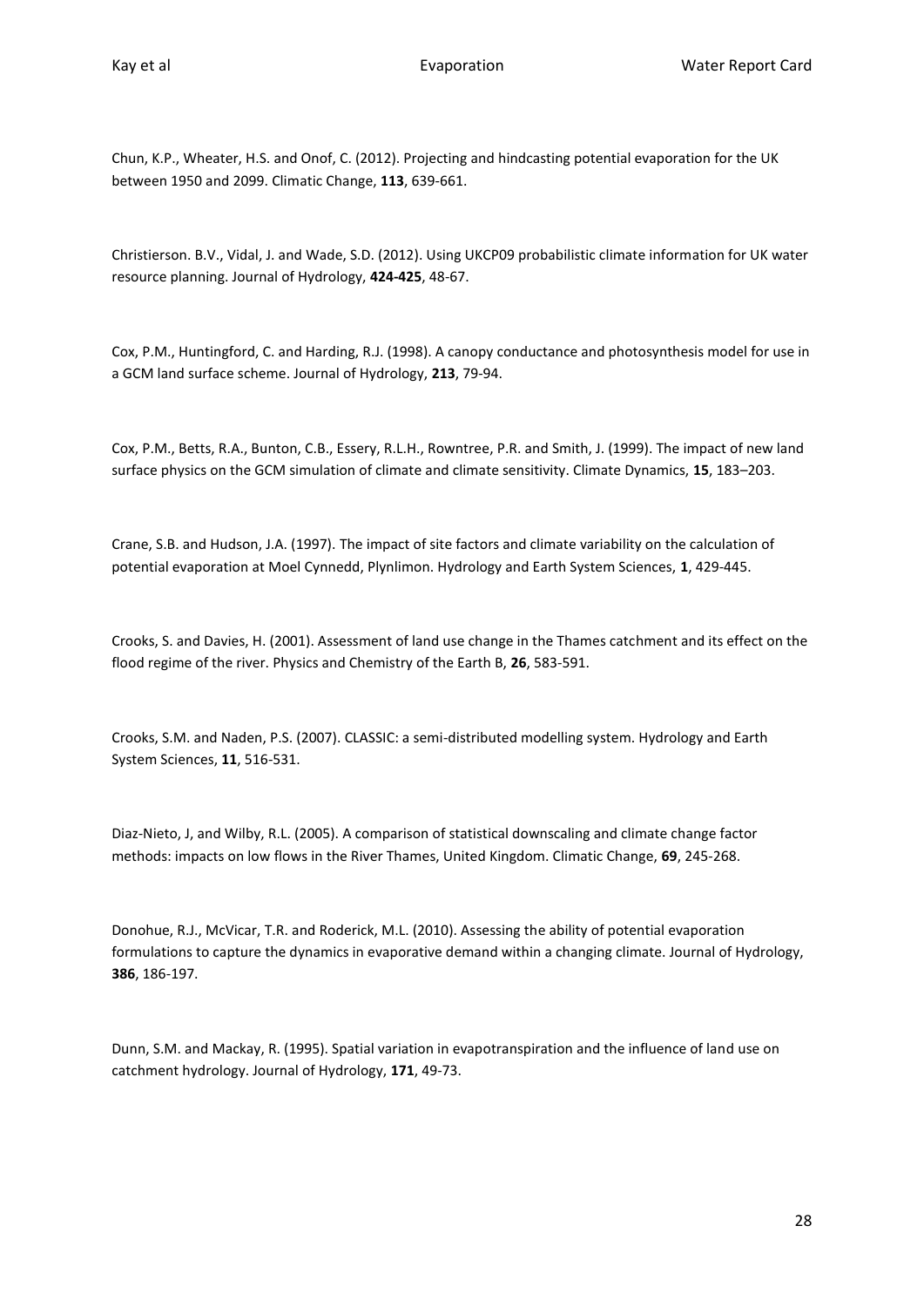Ekstrom, M., Jones, P.D., Fowler, H.J., Lenderink, G., Buishand, T.A. and Conway, D. (2007). Regional climate model data used within the SWURVE project 1: projected change in seasonal patterns and estimation of PET. Hydrology and Earth System Sciences, **11**, 1069-1083.

Federer, C.A., Vorosmarty, C. and Fekete, B. (1996). Intercomparison of methods for calculating potential evaporation in regional and global water balance models. Water Resources Research, **32**, 2315-2321.

Fisher. J.B., Whittaker, R.J. and Malhi, Y. (2011). ET come home: potential evapotranspiration in geographical ecology. Global Ecology and Biogeography, **20**, 1-18.

Fowler, A. (2002). Assessment of the validity of using mean potential evaporation in computations of the longterm soil water balance. Journal of Hydrology, **256**, 248-263.

Fowler, H.J., Tebaldi, C. and Blenkinsop, S. (2008). Probabilistic estimates of climate change impacts on flows in the river Eden, Cumbria. Proceedings of the British Hydrological Society 10th National Hydrology Symposium, Exeter, 15-17th September 2008.

Fu, G., Charles, S.P. and Yu, J. (2009). A critical overview of pan evaporation trends over the last 50 years. Climatic Change, **97**, 193-214.

Gash, J.H.C. (1979). An analytical model of rainfall interception by forests. Q. J. R. Meteorol. Soc., **105**. 43-55.

Gedney, N., Cox, P.M., Betts, R.A., Boucher, O., Huntingford, C. and Stott, P.A. (2006). Detection of a direct carbon dioxide effect in continental river runoff records. Nature, **439**, 835-838.

Haddeland, I., Clark, D., Franssen, W. et al. (2011). Multi-model estimate of the global water balance: setup and first results. Journal of Hydrometeorology. doi:10.1175/2011JHM1324.1.

Hamon, W.R. (1961). Estimating potential evaporation. In: Division, J.o.H. (Ed.), Proceedings of the American Society of Civil Engineers, 107-120.

Hargreaves, G.H. and Samani, Z.A. (1985). Reference crop evapotranspiration from temperature. Appl. Eng. Agric., **1**, 95-99.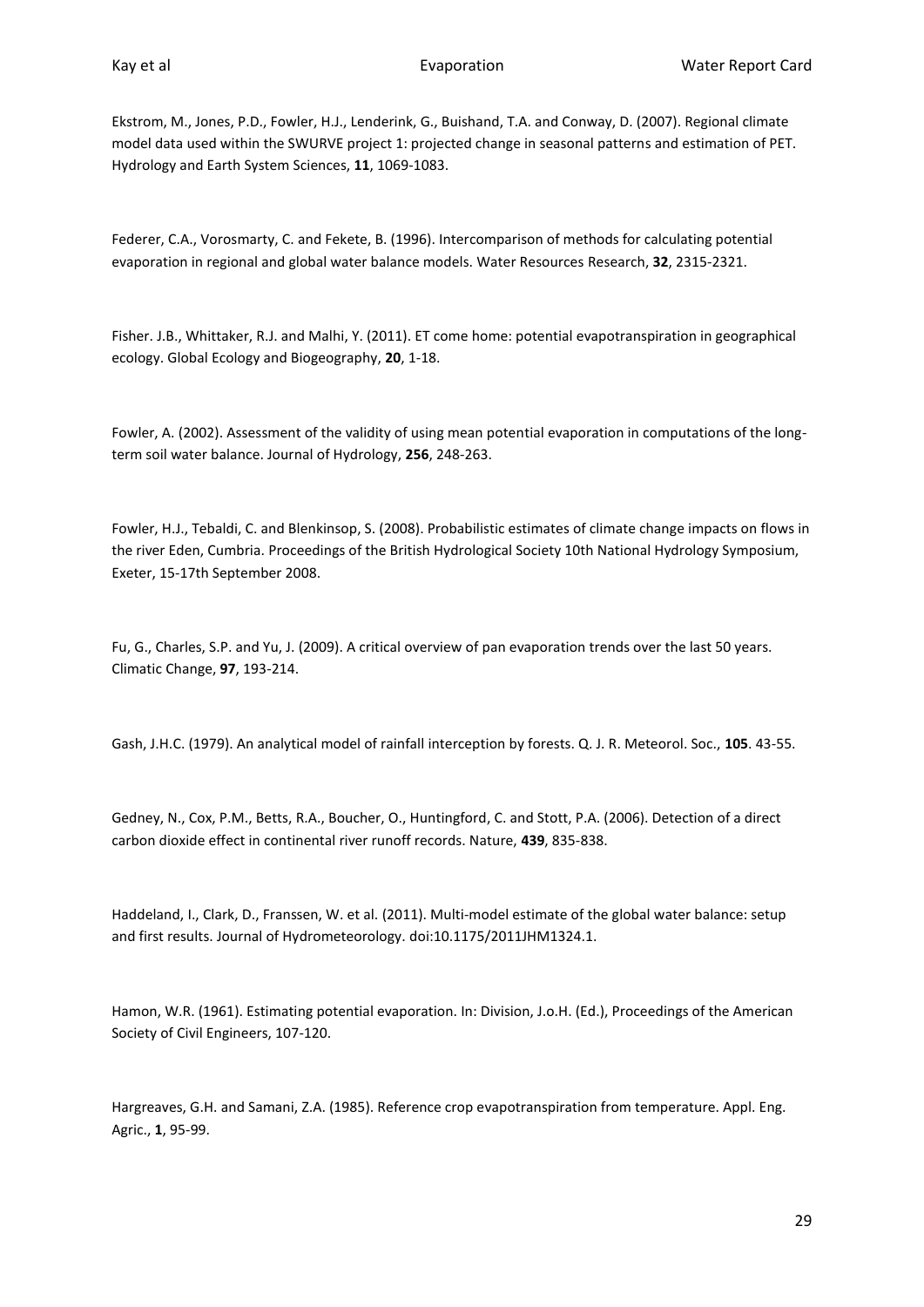Hill, M.O., Roy, D.B., Mountford, J.O. and Bunce, R.G.H. (2000). Extending Ellenberg's indicator values to a new area: an algorithmic approach. Journal of Applied Ecology, **37**, 3-15.

Hough, M. and Jones, R.J.A. (1997). The United Kingdom Meteorological Office rainfall and evaporation calculation system: MORECS version 2.0 — an overview. Hydrology and Earth System Sciences, **1**, 227-239.

Hough, M., Palmer, S., Weir, A., Lee, M., and Barrie, I. (1996). The Meteorological Office Rainfall and Evaporation Calculation System: MORECS version 2.0 (1995). An update to Hydrological Memorandum 45, The Met. Office, Bracknell.

Irmak, S., Kabenge, I., Skaggs, K.E. and Mutiibwa, D. (2012). Trend and magnitude of changes in climate variables and reference evapotranspiration over 116-yr period in the Platte River Basin, central Nebraska-USA. Journal of Hydrology, **420-421**, 228-244.

Jenkins, G.J., Perry, M.C. and Prior, M.J.O. (2007). The climate of the United Kingdom and recent trends. UKCP09 scientific report, Met Office Hadley Centre, Exeter, UK.

Jenson, M.E. and Haise, H.R. (1963). Estimating evapotranspiration from solar radiation. Journal of Irrigation and Drainage Division, ASCE **89**, 15-41.

Jones, P.D., Kilsby, C.G., Harpham, C., Glenis, V., Burton, A. (2009). UK Climate Projections science report: Projections of future daily climate for the UK from the Weather Generator. University of Newcastle, UK.

Jung, M., Reichstein, M., Ciais, P., Seneviratne, S.I. et al (2010). Recent decline in the global land evapotranspiration trend due t o limited moisture supply. Nature, **467**, 951-954.

Kay, A.L. and Davies, H.N. (2008). Calculating potential evaporation from climate model data: a source of uncertainty for hydrological climate change impacts. Journal of Hydrology, **358**, 221– 239.

Kay, A.L. and Jones, R.G. (2012). Comparison of the use of alternative UKCP09 products for modelling the impacts of climate change on flood frequency. Climatic Change, **114**(2), 211-230, doi:10.1007/s10584-011- 0395-z.

Kingston, D.G., Todd, M.C., Taylor, R.G., Thompson, J.R. and Arnell, N.W. (2009). Uncertainty in the estimation of potential evaporation under climate change. Geophysical Research Letters, **36**, doi:10.1029/2009GL040267.

Kleinn, J., Frei, C., Gurtz, J., Luthi, D., Vidale, P.L. and Schar, C. (2005). Hydrological simulations in the Rhine Basin driven by regional climate models. Journal of Geophysical Research, **110**, doi:10.1029/2004JD005143.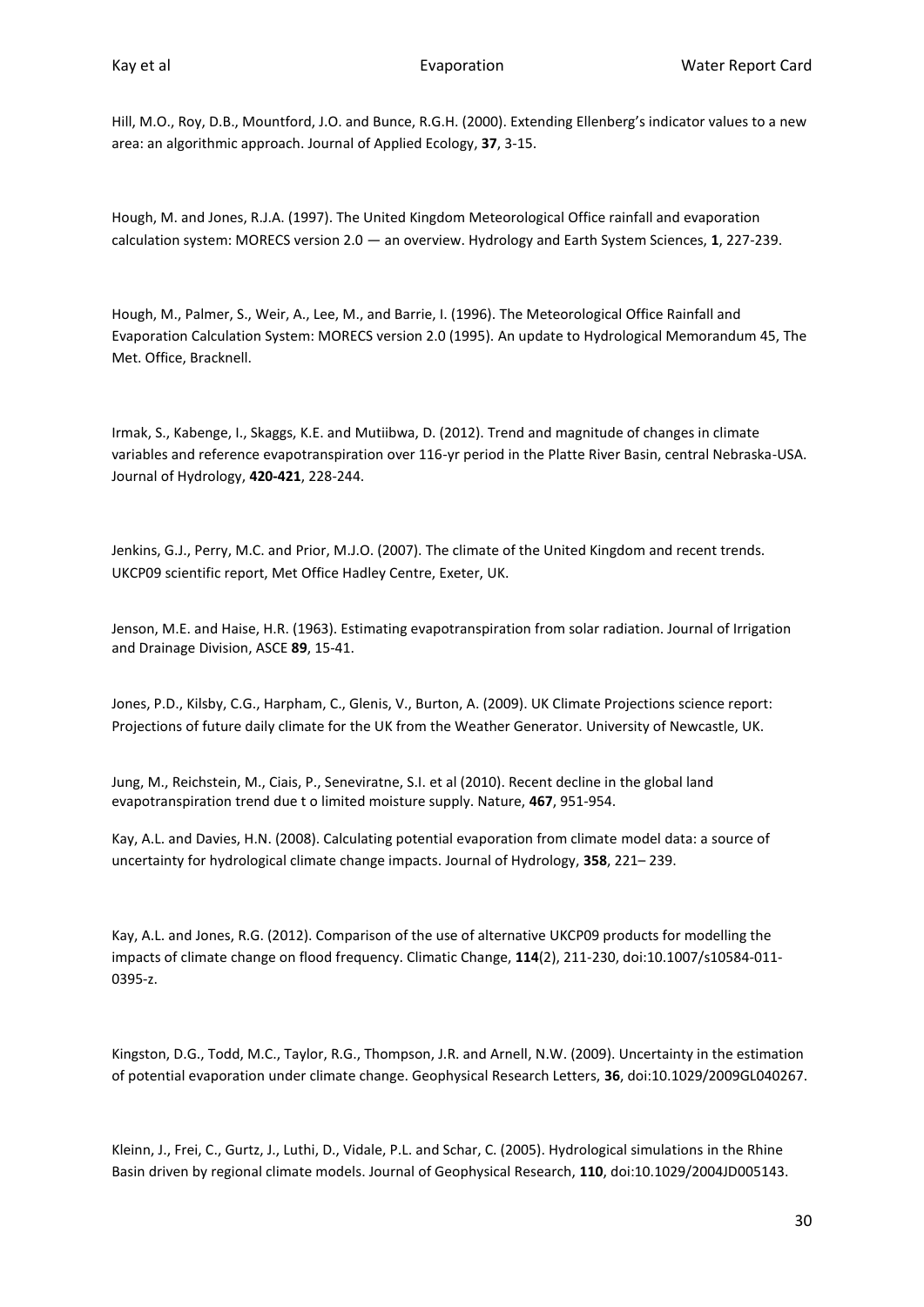Lhomme, J.-P. (1997). Towards a rational definition of potential evaporation. Hydrology and Earth system Sciences, **1**, 257-264.

Manning, L.J., Hall, J.W., Fowler, H.J., Kilsby, C.G. and Tebaldi, C. (2009). Using probabilistic climate change information from a multimodel ensemble for water resources assessment. Water Resources Research, **45**, doi:10.1029/2007WR006674.

McVicar, T.R., Roderick, M.L., Donohue, R.J., Tao Li, L., Van Niel, T.G., Thomas, A. Grieser, J., Jhajharia, D., Himri, Y., Mahowald, N.M., Mescherskaya, A.V., Kruger, A.C., Rehman, S. and Dinpashoh, Y. (2012). Global review and synthesis of trends in observed terrestrial near-surface wind speeds: Implications for evaporation. Journal of Hydrology, **416-417**, 182-205.

Miralles, D.G., De Jeu, R.A.M., Gash, J. H., Holmes, T.R.H. and Dolman, A. J. (2011). Magnitude and variability of land evaporation and its components at the global scale. Hydrology and Earth System Sciences, **15**, 967-981.

Monteith, J.L. (1965). Evaporation and environment. Symposia of the Society for Experimental Biology, **19**, 205-234.

Moore, R.J. (2007). The PDM rainfall-runoff model. Hydrology and Earth System Sciences, **11**, 483-499.

Moratiel, R., Snyder, R.L., Duran, J.M. and Tarquis, A.M. (2011). Trends in climatic variables and future reference evapotranspiration in Duero Valley (Spain). Natural Hazards and Earth System Sciences, **11**, 1795- 1805.

Murphy, J.M., Sexton, D.M.H., Jenkins, G.J., et al. (2009) UK Climate Projections Science Report: Climate change projections. Met Office Hadley Centre, Exeter, UK.

Nandakumar, N. and Mein, R.G. (1997). Uncertainty in rainfall-runoff model simulations and the implications for predicting the hydrologic effects of land-use change[. Journal of Hydrology,](http://www.sciencedirect.com/science/journal/00221694) **192**, 211–232

Oudin, L., Hervieu, F., Michel, C., Perrin, C., Andreassian, V., Anctil, F. and Loumagne, C. (2005a). Which potential evapotranspiration input for a lumped rainfall-runoff model? Part 2 — Towards a simple and efficient potential evapotranspiration model for rainfall-runoff modelling. Journal of Hydrology, **303**, 290-306.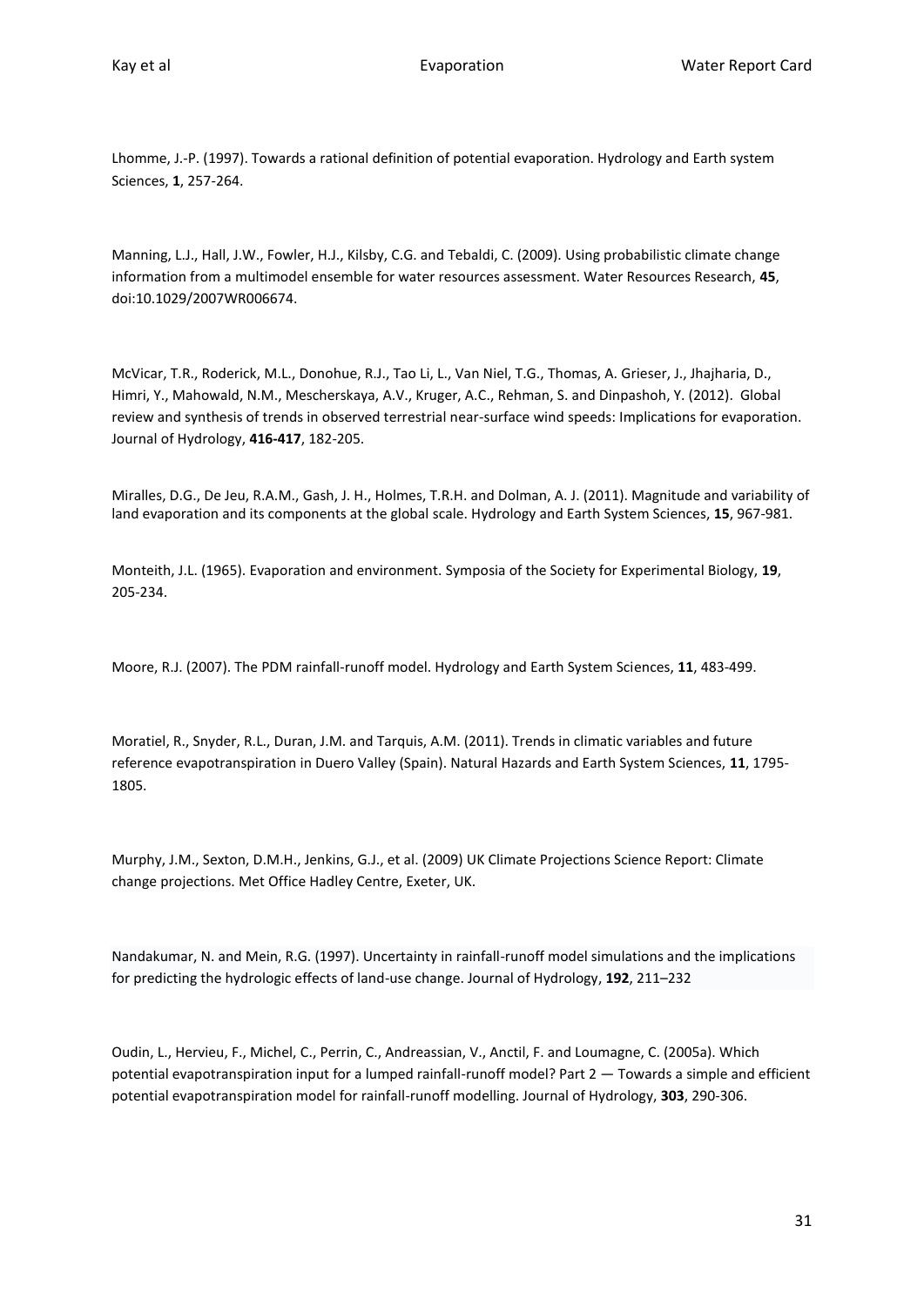Oudin, L., Michel, C. and Anctil, F. (2005b). Which potential evapotranspiration input for a lumped rainfallrunoff model? Part 1 — Can rainfall-runoff models effectively handle detailed potential evapotranspiration inputs? Journal of Hydrology, **303**, 275-289.

Oudin, L., Moulin, L., Bendjoudi, H. and Ribstein, P. (2010). Estimating potential evapotranspiration without continuous daily data: possible errors and impact on water balance equations. Hydrological Sciences Journal, **55**, 209-222.

Parmele, L.H. (1972). Errors in output of hydrologic models due to errors in input potential evapotranspiration. Water Resources Research, **8**, 348-359.

Paturel, J.E., Servat, E. and Vassiliadis, A. (1995). Sensitivity of conceptual rainfall-runoff algorithms to errors in input data — case of the GR2M model. [Journal of Hydrology,](http://www.sciencedirect.com/science/journal/00221694) **168**, 111–125

Penman, H.L. (1948). Natural evaporation from open water, bare soil and grass. Proceedings of the Royal Society of London, **193**, 120-145.

Pereira, L.S., Perrier, A., Allen, R.G. and Alves, I. (1999). Evapotranspiration: Concepts and future trends. Journal of Irrigation and Drainage Engineering, **125**, 45-51.

Perry, M. (2006). A spatial analysis of trends in the UK climate since 1914 using gridded datasets. Climate Memorandum No 21, Met Office, UK.

Piani, C., Weedon, G.P., Best, M., Gomes, S.M., Viterbo, P., Hagemann, S. and Haerter J.O. (2010). Statistical bias correction of global simulated daily precipitation and temperature for the application of hydrological models. Journal of Hydrology, **395**, 199-215.

Price, D.J. and McKenna, J.E. (2003). Climate change: review of levels of protection offered by flood prevention schemes: UKCIP02 update (2003). Report to Scottish Executive, Babtie Group.

Priestley, C.H.B. and Taylor, R.J. (1972). On the assessment of surface heat fluxes and evaporation using largescale parameters. Monthly Weather Review, **100**, 81-92.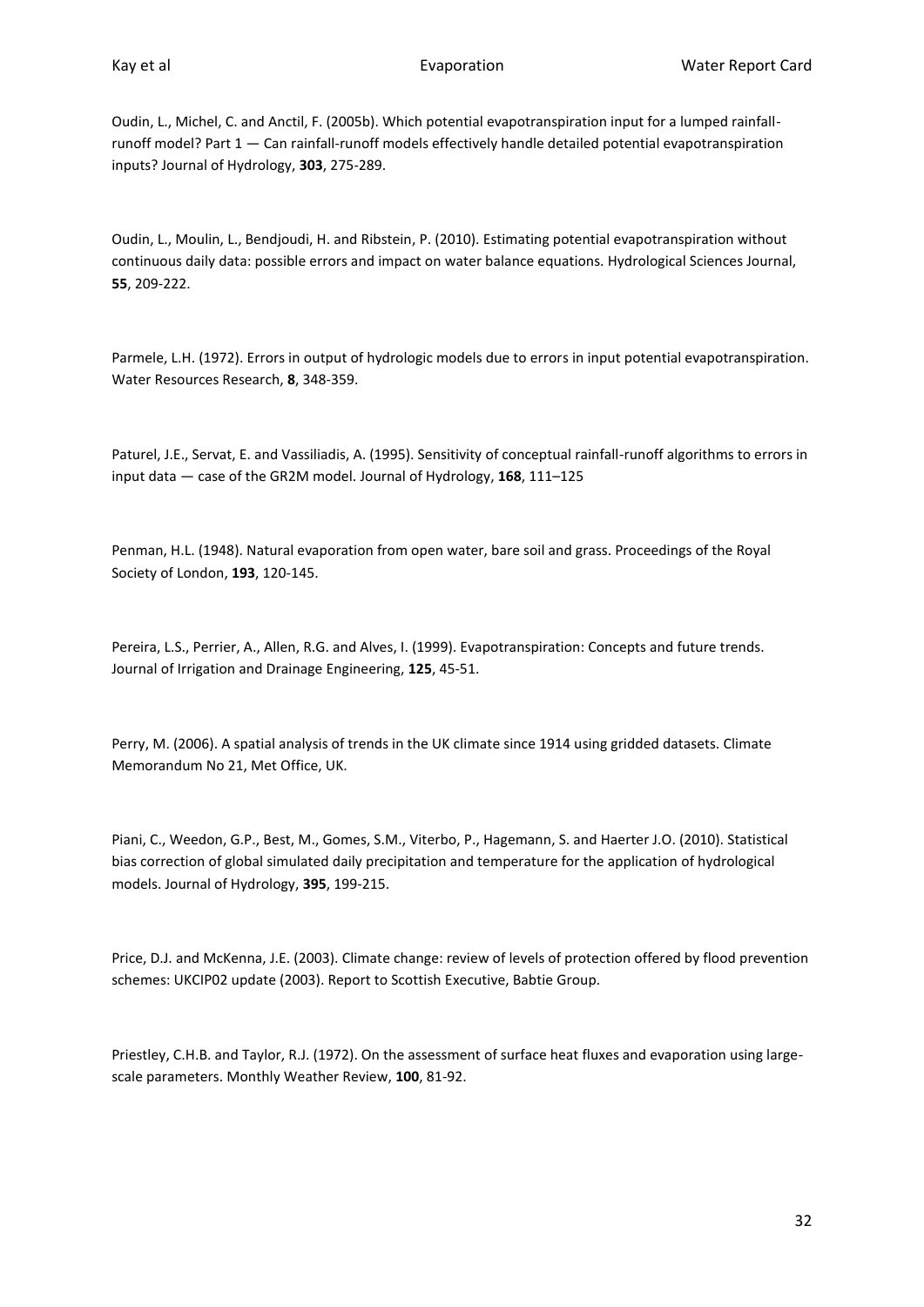Prudhomme, C., Crooks, S., Boelee, L., Williamson, J. and Davies, H. (2012). Derivation of RCM-driven potential evapotranspiration for Great Britain. Report to Environment Agency, Project Note SC090016/PN2, CEH Wallingford.

Reynard, N.S. and Arnell, N.W. (1993). Sensitivity of potential evaporation to climate change. Paper to conference on Rainfall and Evaporation, Bratislava, Slovak Republic, 20-24 September 1993. pp106-113.

Robson, A.J. (2002). Evidence for trends in UK flooding. Phil. Trans. R. Soc. Lond. A, **360**, 1327-1343.

Senay, G.B., Leake, S., Nagler, P.L., Artan, G., Dickinson, J., Cordova, J.T. and Glenn, E.P. (2011). Estimating basin scale evapotranspiration (ET) by water balance and remote sensing methods. Hydrological Processes, **25**, 4037-4049.

Sexton, D.M.H. and Murphy J. (2010). UKCP09: Probabilistic projections of wind speed. Met Office Hadley Centre, Exeter, UK.

Shaw, S.B. and Riha, S.J. (2011). Assessing temperature-based PET equations under a changing climate in temperate, deciduous forests. Hydrological Processes, **25**, 1466-1478.

Shutov, V., Gieck, R.E., Hinzman, L.D. and Kane, D.L. (2006). Evaporation from land surface in high latitude areas: A review of methods and study results. Nordic Hydrology, **37**, 393-411.

Shuttleworth, W.J. (2007). Putting the 'vap' into evaporation. Hydrology and Earth System Sciences, **11**, 210- 244.

Smith, R.N.B., Blyth, E.M., Finch, J.W., Goodchild, S., Hall, R.L. and Madry, S. (2006). Soil state and surface hydrology diagnosis based on MOSES in the Met Office Nimrod nowcasting system. Meteorological Applications, **13**, 89–109.

Sperna Weiland, F.C., Tisseuil, C., Durr, H.H., Vrac, M. and van Beek, L.P.H. (2011). Selecting the optimal method to calculate daily global reference potential evaporation from CFSR reanalysis data. Hydrology and Earth System Sciences Discussion, **8**, 7355-7398.

Teuling, A.J., Seneviratne, S.I., Stöckli, R. et al. (2010). Contrasting response of European forest and grassland energy exchange to heatwaves. Nature Geoscience, **3**, 722–727 doi:10.1038/ngeo950.

Thomas, A. (2000). Spatial and temporal characteristics of potential evapotranspiration trends over China. International Journal of Climatology, **20**, 381-396.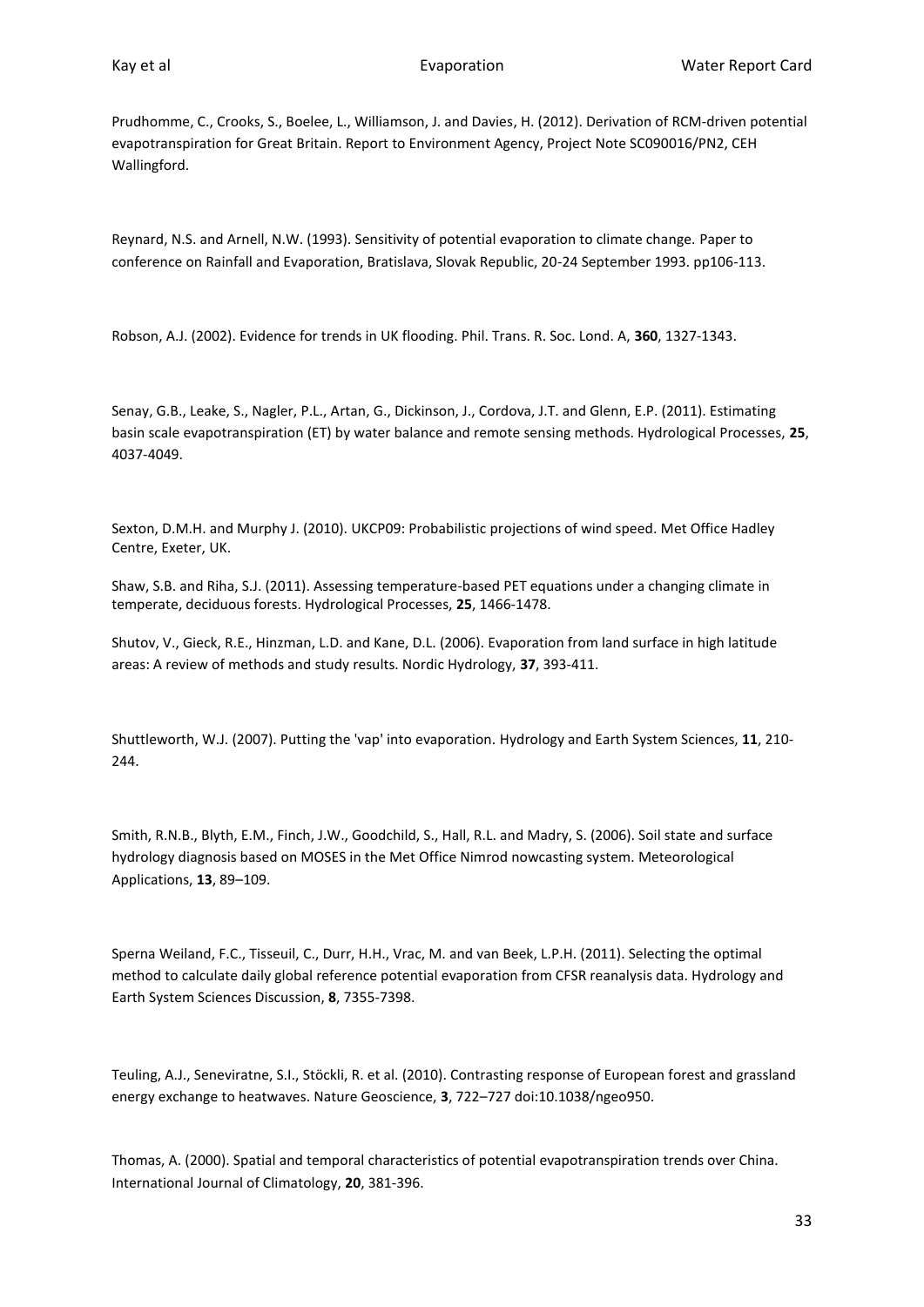Thompson, N., Barrie, I.A. and Ayles, M. (1981). The Meteorological Office Rainfall and Evaporation Calculation System: MORECS (July 1981). Hydrological Memorandum No. 45, Met Office, Bracknell.

Thornthwaite, C.W. (1948). An approach towards a rational classification of climate. Geographical Review, **38**, 55-94.

Van der Schrier, G., Jones, P.D. and Briffa, K.R. (2011). The sensitivity of the PDSI to the Thormthwaite and Penman-Monteith parameterizations for potential evaporation. Journal of Geophysical Research, **116**, doi:10.1029/20120JD015001.

Verhoef, A. and Campbell, C.L. (2005). Evaporation measurement. In: M.G. Anderson (Ed.), Encyclopedia of hydrological sciences. J. Wiley, Chichester, West Sussex, England; Hoboken, NJ, pp589-601.

Vorosmarty, C.J., Federer, C.A. and Schloss, A.L. (1998). Potential evaporation functions compared on US watersheds: Possible implications for global-scale water balance and terrestrial ecosystem modeling'. Journal of Hydrology, **207**, 147-169.

Weedon, G.P., Gomes, S., Viterbo, P. et al. (2011). Creation of the WATCH Forcing Data and Its use to assess global and regional reference crop evaporation over land during the twentieth century. Journal of Hydrometeorology, **12**, 823-848.

Wilby, R.L., Greenfield, B. and Glenny, C. (1994). A coupled synoptic-hydrological model for climate change impact assessment. Journal of Hydrology, **153**, 265-290.

Wilby, R.L. and Harris, I. (2006). A framework for assessing uncertainties in climate change impacts: Low-flow scenarios for the River Thames, UK. Water Resources Research, **42**, doi:10.1029/2005WR004065.

Wilby, R.L., Whitehead, P.G., Wade, A.J., Butterfield, D., Davis, R.J. and Watts, G. (2006). Integrated modelling of climate change impacts on water resources and quality in a lowland catchment: River Kennet, UK. Journal of Hydrology, **330**, 204-220.

Wullschleger, S.D., Gunderson, C.A., Hanson, P.J., Wilson, K.B. and Norby, R.J. (2002). Sensitivity of stomatal and canopy conductance to elevated CO<sub>2</sub> concentration - interacting variables and perspectives of scale. New Phytologist, **153**, 485-496.